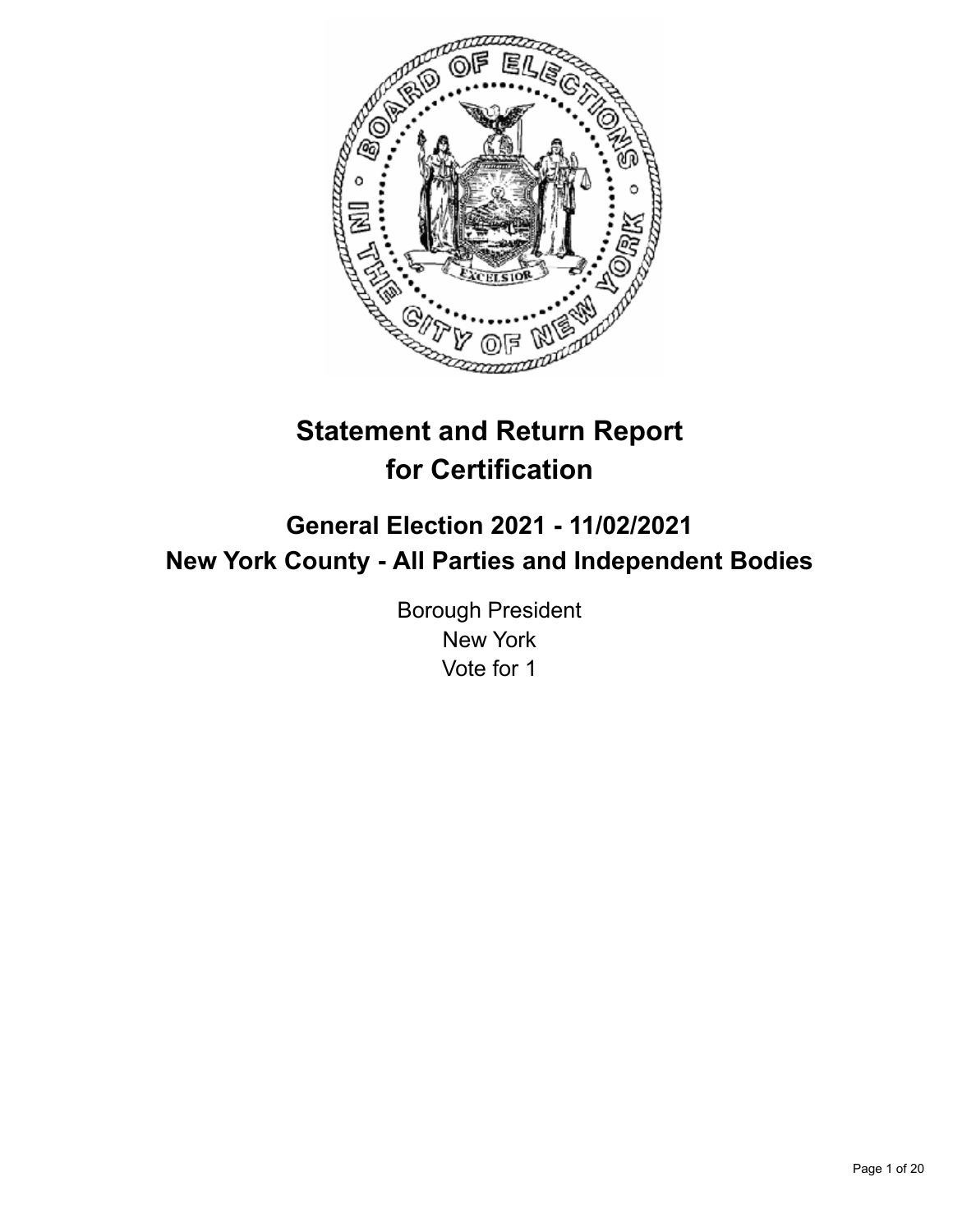

| <b>PUBLIC COUNTER</b>                                    | 16,913         |
|----------------------------------------------------------|----------------|
| <b>MANUALLY COUNTED EMERGENCY</b>                        | 0              |
| ABSENTEE / MILITARY                                      | 1,277          |
| <b>AFFIDAVIT</b>                                         | 164            |
| <b>Total Ballots</b>                                     | 18,354         |
| Less - Inapplicable Federal/Special Presidential Ballots | 0              |
| <b>Total Applicable Ballots</b>                          | 18,354         |
| MARK D. LEVINE (DEMOCRATIC)                              | 13,314         |
| LOUIS PULIAFITO (REPUBLICAN)                             | 3,170          |
| MICHAEL LEWYN (LIBERTARIAN)                              | 428            |
| ADELAIDE CHOW (WRITE-IN)                                 | 1              |
| ANDREW CUOMO (WRITE-IN)                                  | 1              |
| BEN DOVER (WRITE-IN)                                     | 1              |
| BEN KALLOS (WRITE-IN)                                    | 1              |
| BRAD HOYLMAN (WRITE-IN)                                  | $\mathbf{1}$   |
| CAROL BELLANY (WRITE-IN)                                 | 1              |
| ED KOCH (WRITE-IN)                                       | 1              |
| GAVIN WAX (WRITE-IN)                                     | 1              |
| <b>GREG GUTFELD (WRITE-IN)</b>                           | 1              |
| JUAL VILLALOBOS (WRITE-IN)                               | 1              |
| KATHRYN GARCIA (WRITE-IN)                                | 1              |
| LAND BACK (WRITE-IN)                                     | 1              |
| LINDSEY BOYLAN (WRITE-IN)                                | $\overline{c}$ |
| PAT KORABEL (WRITE-IN)                                   | 1              |
| ROBERT CRUZ (WRITE-IN)                                   | 1              |
| SARA LOPSMAN (WRITE-IN)                                  | $\overline{c}$ |
| UNATTRIBUTABLE WRITE-IN (WRITE-IN)                       | 5              |
| UNCOUNTED WRITE-IN PER STATUTE (WRITE-IN)                | 1              |
| <b>Total Votes</b>                                       | 16,936         |
| Unrecorded                                               | 1,418          |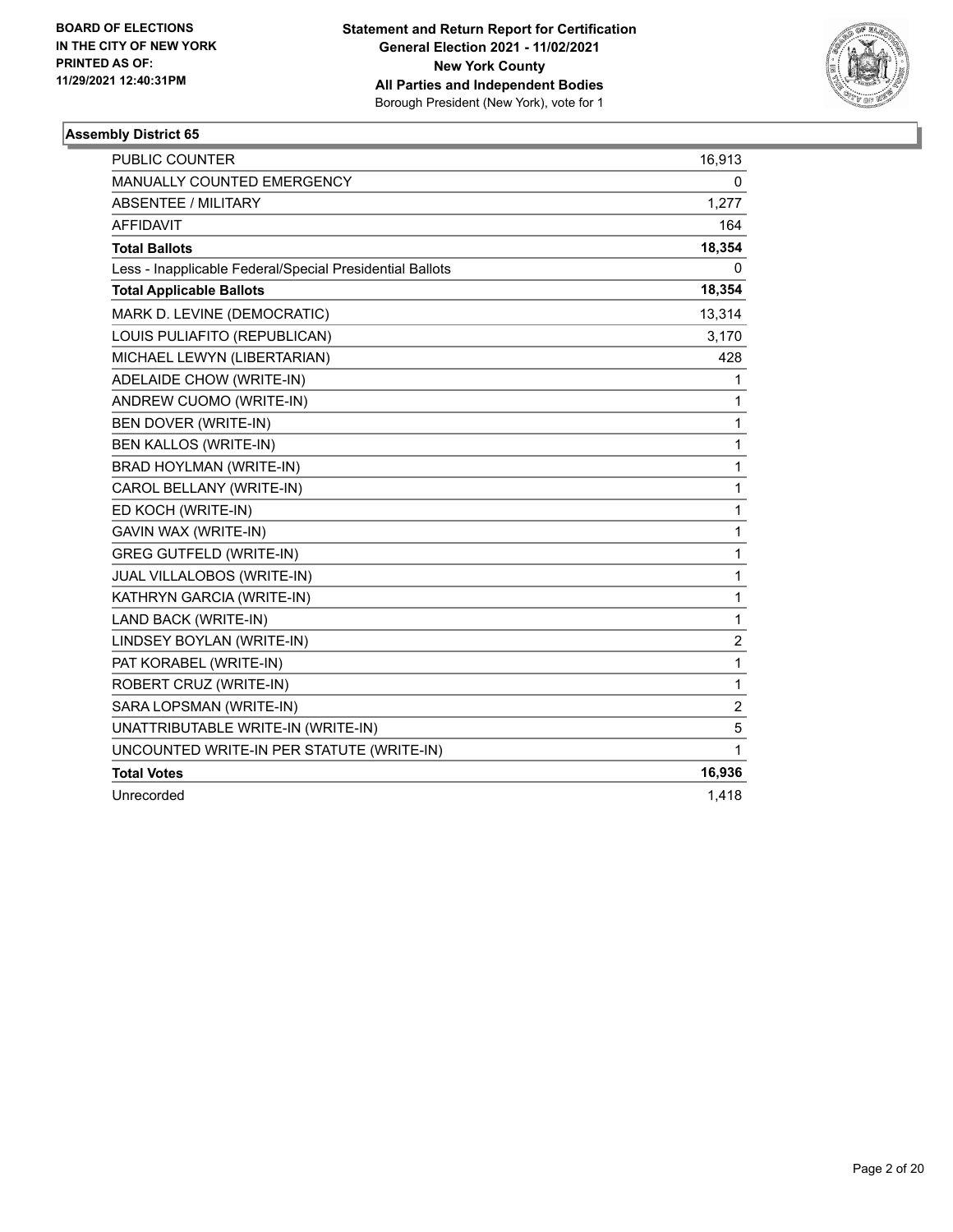

| PUBLIC COUNTER                                           | 20,372       |
|----------------------------------------------------------|--------------|
| <b>MANUALLY COUNTED EMERGENCY</b>                        | 0            |
| <b>ABSENTEE / MILITARY</b>                               | 2,576        |
| <b>AFFIDAVIT</b>                                         | 186          |
| <b>Total Ballots</b>                                     | 23,134       |
| Less - Inapplicable Federal/Special Presidential Ballots | 0            |
| <b>Total Applicable Ballots</b>                          | 23,134       |
| MARK D. LEVINE (DEMOCRATIC)                              | 19,192       |
| LOUIS PULIAFITO (REPUBLICAN)                             | 2,555        |
| MICHAEL LEWYN (LIBERTARIAN)                              | 428          |
| ANDREA LONG CHU (WRITE-IN)                               | 1            |
| ANDREW YANG (WRITE-IN)                                   | 1            |
| <b>ASHLEY DAVIS (WRITE-IN)</b>                           | 1            |
| <b>BEN KALLOS (WRITE-IN)</b>                             | 3            |
| BILL DE BLASIO (WRITE-IN)                                | 1            |
| BRAD HOYLMAN (WRITE-IN)                                  | 11           |
| CHRISTINE QUINN (WRITE-IN)                               | $\mathbf 1$  |
| DEREK ANDREW CHIN (WRITE-IN)                             | 1            |
| DR. CORNEL WEST (WRITE-IN)                               | 1            |
| EDWARD DONNOR (WRITE-IN)                                 | 1            |
| ELIZABETH CAPUTO (WRITE-IN)                              | 1            |
| <b>GAIL BREWER (WRITE-IN)</b>                            | 1            |
| <b>GEORGE SHULMAN (WRITE-IN)</b>                         | 1            |
| HUNTER BIDEN (WRITE-IN)                                  | 1            |
| JAY HALFON (WRITE-IN)                                    | 1            |
| KATIE BUCKLETRU (WRITE-IN)                               | $\mathbf{1}$ |
| KICH PERRY (WRITE-IN)                                    | 1            |
| LILI CHOPRA (WRITE-IN)                                   | 1            |
| LINDSEY BOYLAN (WRITE-IN)                                | 2            |
| LISA PASSANANTE DERR (WRITE-IN)                          | 1            |
| MICHAEL BLOOMBERG (WRITE-IN)                             | 1            |
| UNATTRIBUTABLE WRITE-IN (WRITE-IN)                       | 4            |
| <b>Total Votes</b>                                       | 22,213       |
| Unrecorded                                               | 921          |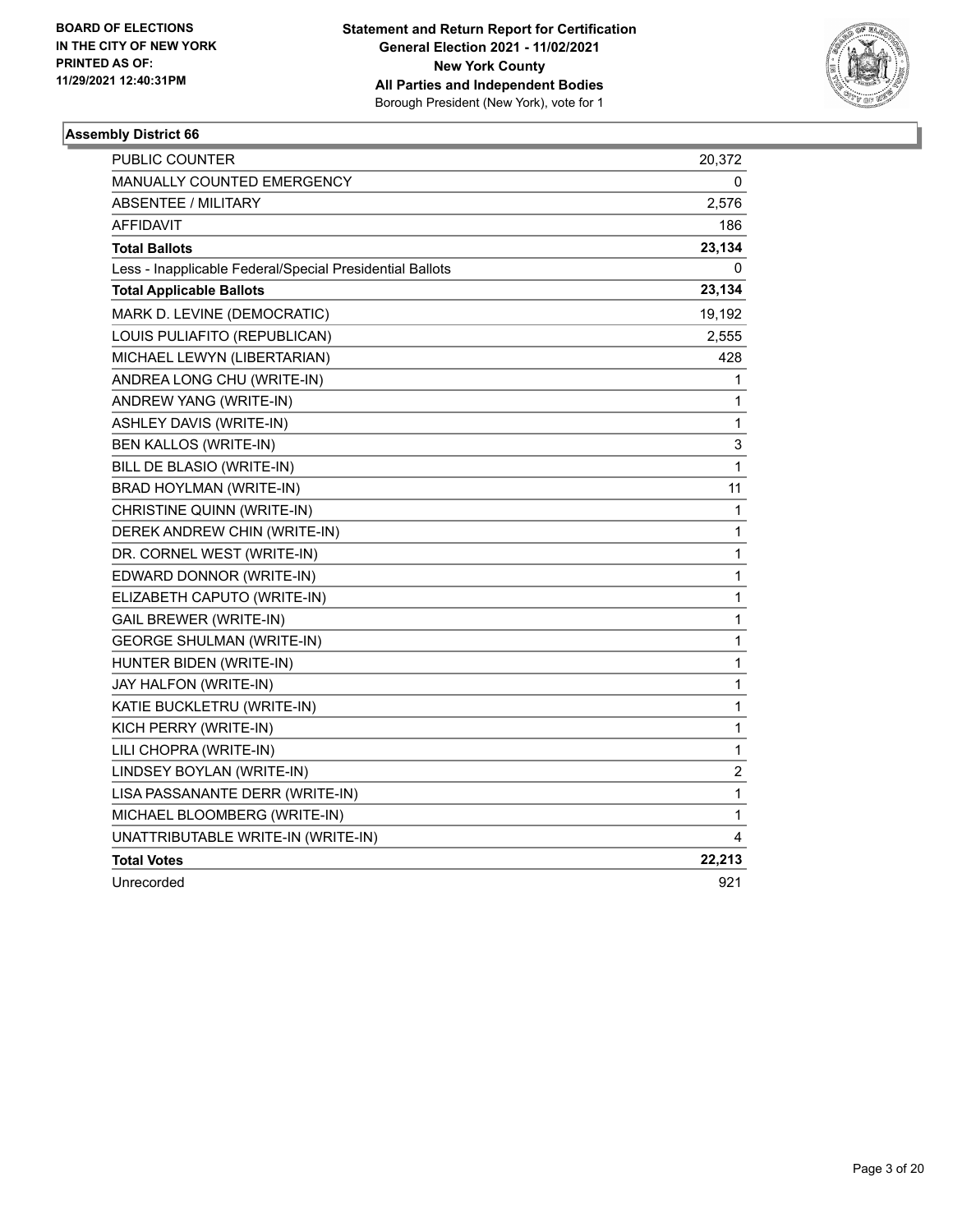

| <b>PUBLIC COUNTER</b>                                    | 27,306                  |
|----------------------------------------------------------|-------------------------|
| MANUALLY COUNTED EMERGENCY                               | 0                       |
| <b>ABSENTEE / MILITARY</b>                               | 3,803                   |
| AFFIDAVIT                                                | 260                     |
| <b>Total Ballots</b>                                     | 31,369                  |
| Less - Inapplicable Federal/Special Presidential Ballots | 0                       |
| <b>Total Applicable Ballots</b>                          | 31,369                  |
| MARK D. LEVINE (DEMOCRATIC)                              | 25,794                  |
| LOUIS PULIAFITO (REPUBLICAN)                             | 3,830                   |
| MICHAEL LEWYN (LIBERTARIAN)                              | 533                     |
| ADAM HERBST (WRITE-IN)                                   | 1                       |
| ALTON H. MADDOX JR. (WRITE-IN)                           | 1                       |
| BERNAETTE EVANCRIST (WRITE-IN)                           | 1                       |
| BERNIE SANDERS (WRITE-IN)                                | $\mathbf{1}$            |
| BILL MURAWSKI (WRITE-IN)                                 | 1                       |
| BRAD HOYLMAN (WRITE-IN)                                  | 1                       |
| DAVID SEATON (WRITE-IN)                                  | $\mathbf{1}$            |
| ELIZABETH CAPUTO (WRITE-IN)                              | $\overline{\mathbf{c}}$ |
| ELLIOT J. STAMLER (WRITE-IN)                             | 1                       |
| FRAN LEIBOWITZ (WRITE-IN)                                | $\mathbf{1}$            |
| <b>GAIL BREWER (WRITE-IN)</b>                            | 1                       |
| GALE BREWER (WRITE-IN)                                   | 2                       |
| HELEN ROSENTHAL (WRITE-IN)                               | $\mathbf{1}$            |
| JAMES LOFTON (WRITE-IN)                                  | 1                       |
| JEANNE RUBSAM KANE (WRITE-IN)                            | 1                       |
| JEFFERY WHITE (WRITE-IN)                                 | $\mathbf{1}$            |
| <b>JUDITH BROWN (WRITE-IN)</b>                           | 1                       |
| KADAR A. HARRIS (WRITE-IN)                               | 1                       |
| KATHRYN GARCIA (WRITE-IN)                                | $\mathbf{1}$            |
| LINDA ALEXANDER (WRITE-IN)                               | 1                       |
| LINDSEY BOYLAN (WRITE-IN)                                | 2                       |
| MICHAEL BLOOMBERG (WRITE-IN)                             | $\overline{c}$          |
| MICHELLE POWERS (WRITE-IN)                               | 1                       |
| MOSHE SASSON (WRITE-IN)                                  | 1                       |
| OZER TEITELBAWN (WRITE-IN)                               | $\mathbf{1}$            |
| PAMELA TYSON (WRITE-IN)                                  | 1                       |
| RONALD A. CURRIE (WRITE-IN)                              | 1                       |
| SCOTT STRINGER (WRITE-IN)                                | $\mathbf{1}$            |
| SHIMON SCHWAB (WRITE-IN)                                 | 1                       |
| THERESA R. MORRIS (WRITE-IN)                             | 1                       |
| UNATTRIBUTABLE WRITE-IN (WRITE-IN)                       | 4                       |
| ZEEV KIRSH (WRITE-IN)                                    | 1                       |
| <b>Total Votes</b>                                       | 30,196                  |
| Unrecorded                                               | 1,173                   |
|                                                          |                         |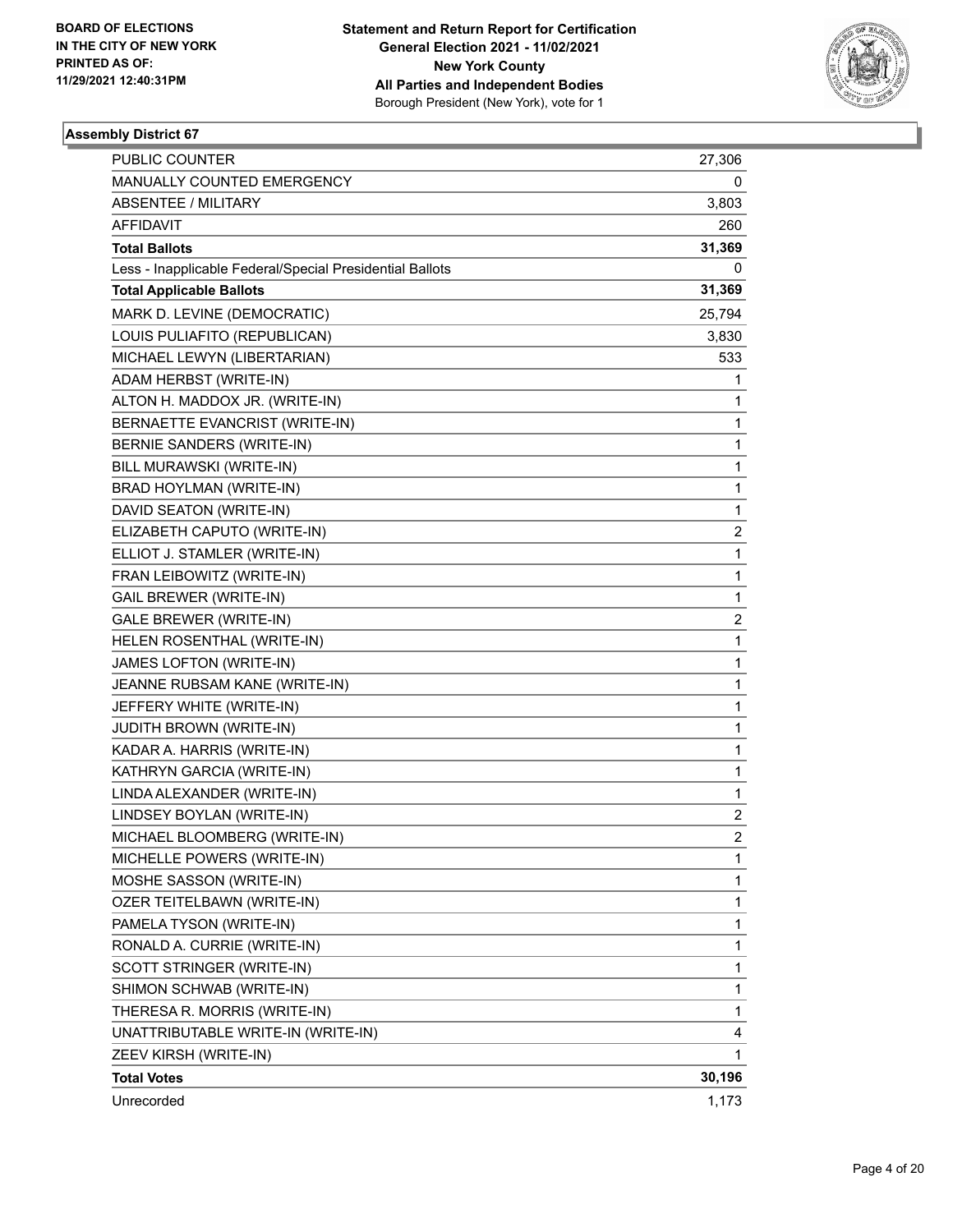

| <b>PUBLIC COUNTER</b>                                    | 15,411       |
|----------------------------------------------------------|--------------|
| <b>MANUALLY COUNTED EMERGENCY</b>                        | 0            |
| <b>ABSENTEE / MILITARY</b>                               | 1,552        |
| <b>AFFIDAVIT</b>                                         | 91           |
| <b>Total Ballots</b>                                     | 17,054       |
| Less - Inapplicable Federal/Special Presidential Ballots | 0            |
| <b>Total Applicable Ballots</b>                          | 17,054       |
| MARK D. LEVINE (DEMOCRATIC)                              | 13,426       |
| LOUIS PULIAFITO (REPUBLICAN)                             | 1,575        |
| MICHAEL LEWYN (LIBERTARIAN)                              | 266          |
| ABIGAIL GNALL (WRITE-IN)                                 | 1            |
| ALLYSON DIETRICH (WRITE-IN)                              | 1            |
| ANDREW CUOMO (WRITE-IN)                                  | 1            |
| DONALD TRUMP (WRITE-IN)                                  | 1            |
| ELIZABETH CAPUTO (WRITE-IN)                              | 1            |
| EVAN KASSIMIR (WRITE-IN)                                 | $\mathbf{1}$ |
| FIDEL CASTRO (WRITE-IN)                                  | $\mathbf{1}$ |
| <b>GALE BREWER (WRITE-IN)</b>                            | 1            |
| <b>GARY KANE (WRITE-IN)</b>                              | 1            |
| <b>GREG HERERRA (WRITE-IN)</b>                           | 1            |
| GUILLERMO PEREZ (WRITE-IN)                               | $\mathbf{1}$ |
| <b>GWEN GOUDIN (WRITE-IN)</b>                            | $\mathbf{1}$ |
| IAN JOHNSTONE (WRITE-IN)                                 | 1            |
| JASON CRUZ (WRITE-IN)                                    | 1            |
| MONA REED (WRITE-IN)                                     | $\mathbf{1}$ |
| RAFAEL L. FERNANDEZ (WRITE-IN)                           | $\mathbf{1}$ |
| RAYMOND M. PENA ALMONTE (WRITE-IN)                       | $\mathbf{1}$ |
| ROBERT HOLDEN (WRITE-IN)                                 | 1            |
| RUDY MARAJH (WRITE-IN)                                   | 1            |
| SONDRA YOUDELMAN (WRITE-IN)                              | $\mathbf{1}$ |
| UNATTRIBUTABLE WRITE-IN (WRITE-IN)                       | 7            |
| WAYNE PETERSON (WRITE-IN)                                | 1            |
| <b>Total Votes</b>                                       | 15,295       |
| Unrecorded                                               | 1,759        |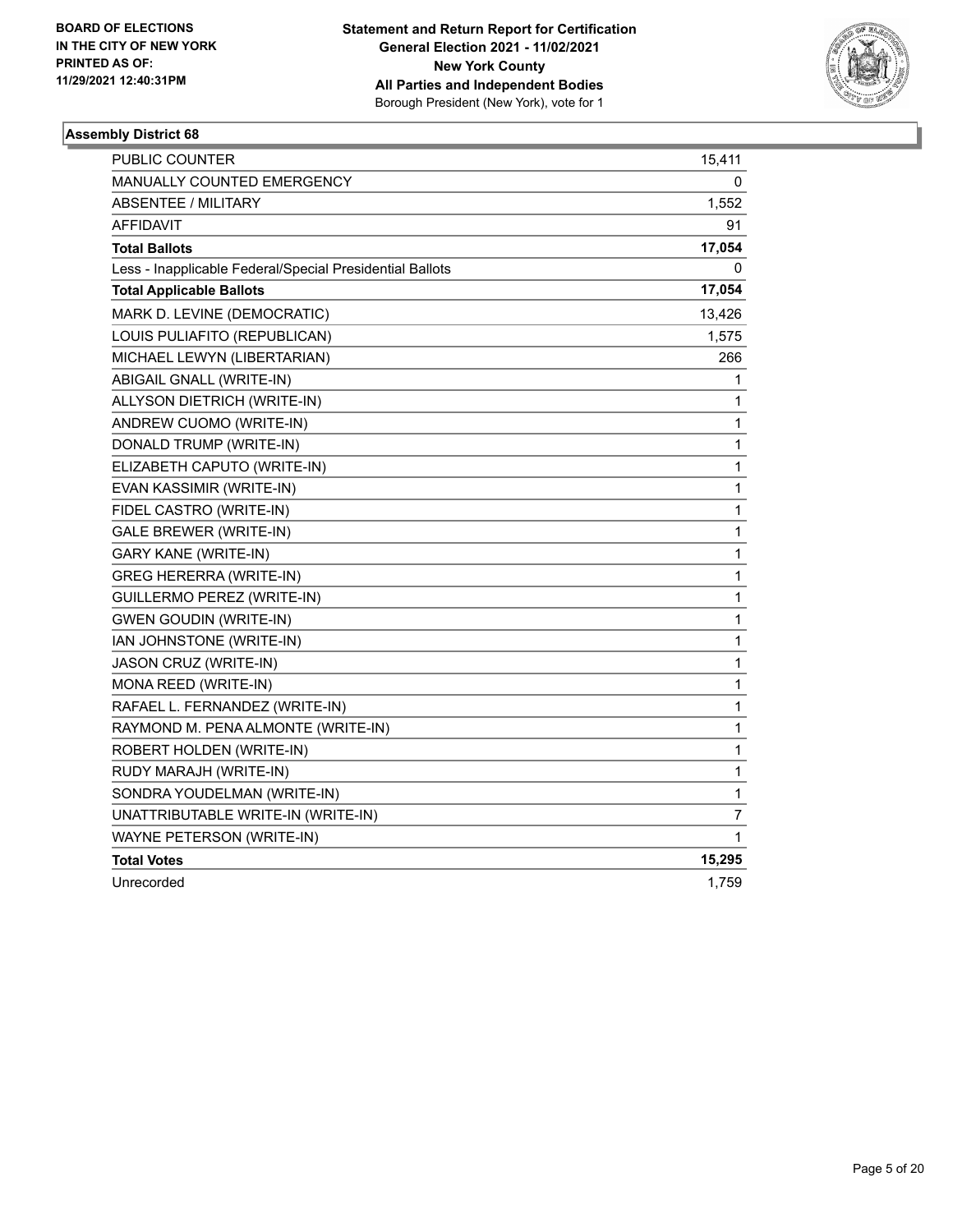

| <b>PUBLIC COUNTER</b>                                    | 25,146           |
|----------------------------------------------------------|------------------|
| <b>MANUALLY COUNTED EMERGENCY</b>                        | 3                |
| <b>ABSENTEE / MILITARY</b>                               | 4,464            |
| <b>AFFIDAVIT</b>                                         | 191              |
| <b>Total Ballots</b>                                     | 29,804           |
| Less - Inapplicable Federal/Special Presidential Ballots | 0                |
| <b>Total Applicable Ballots</b>                          | 29,804           |
| MARK D. LEVINE (DEMOCRATIC)                              | 25,240           |
| LOUIS PULIAFITO (REPUBLICAN)                             | 2,050            |
| MICHAEL LEWYN (LIBERTARIAN)                              | 430              |
| ALEX PELLITTERI (WRITE-IN)                               | 1                |
| APRIL PETERSON (WRITE-IN)                                | 1                |
| <b>BEN KALLOS (WRITE-IN)</b>                             | $\overline{c}$   |
| BRAD HOYLMAN (WRITE-IN)                                  | 3                |
| CATHERINE ROJAS (WRITE-IN)                               | 1                |
| DANIEL COHEN (WRITE-IN)                                  | $\mathbf{1}$     |
| DELPHINE GLOVER (WRITE-IN)                               | 1                |
| ELIZABETH CAPUTO (WRITE-IN)                              | 1                |
| <b>GAIL BREWER (WRITE-IN)</b>                            | 1                |
| <b>GALE BREWER (WRITE-IN)</b>                            | 2                |
| JANE ZHANG (WRITE-IN)                                    | $\mathbf{1}$     |
| JILL FREEMAN (WRITE-IN)                                  | 1                |
| JOYCE S. JOHNSON (WRITE-IN)                              | 1                |
| LINDSEY BOYLAN (WRITE-IN)                                | 3                |
| MARIA ORDONEZ (WRITE-IN)                                 | $\boldsymbol{2}$ |
| MAYA WILEY (WRITE-IN)                                    | 1                |
| PAPERBOY LOVE PRINCE (WRITE-IN)                          | 1                |
| PHILLIP MORACE (WRITE-IN)                                | 1                |
| SLAYTON UNDERWOOD (WRITE-IN)                             | 1                |
| UNATTRIBUTABLE WRITE-IN (WRITE-IN)                       | 6                |
| UNCOUNTED WRITE-IN PER STATUTE (WRITE-IN)                | 1                |
| ZEPHYR TEACHOUT (WRITE-IN)                               | 1                |
| <b>Total Votes</b>                                       | 27,754           |
| Unrecorded                                               | 2.050            |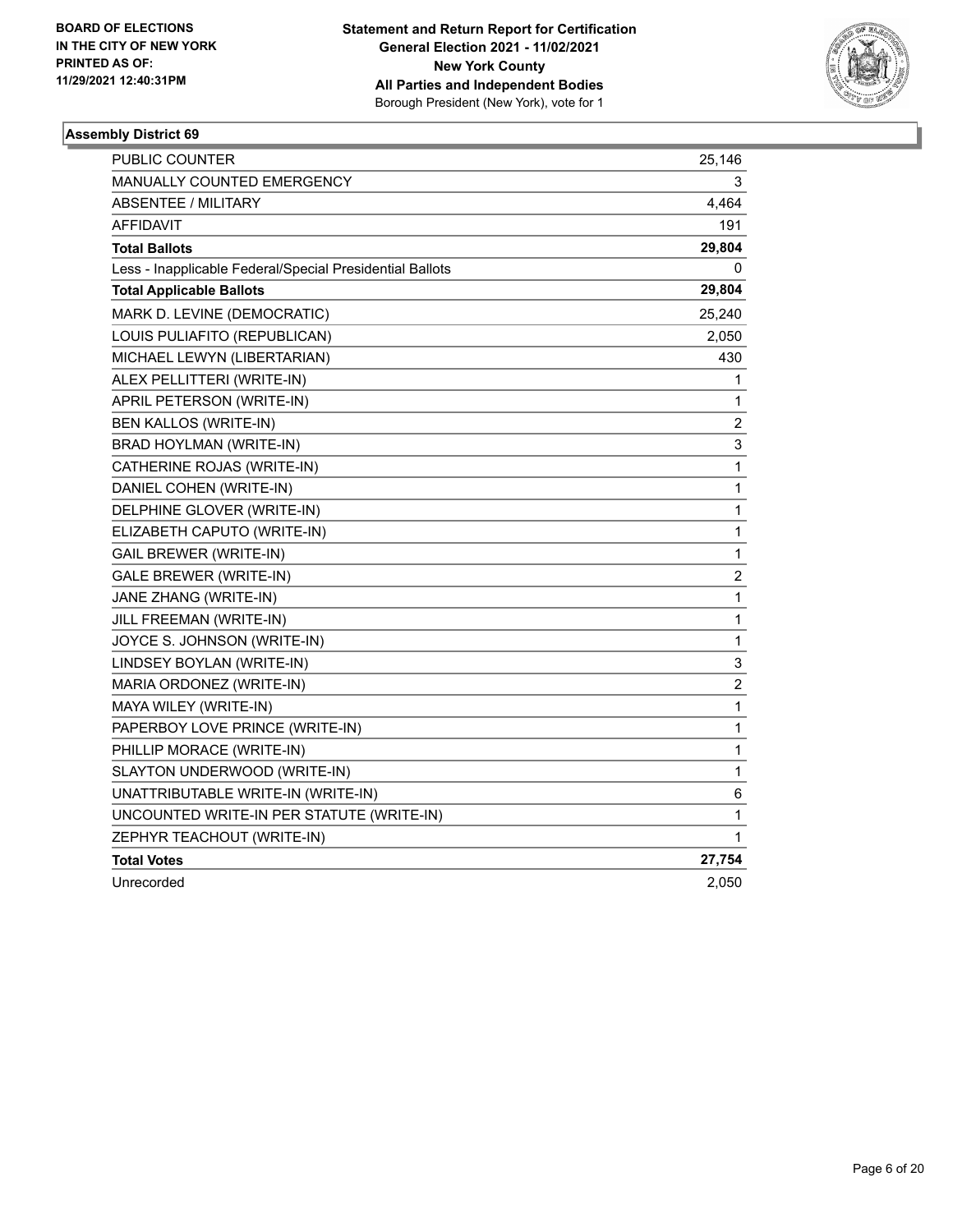

| <b>PUBLIC COUNTER</b>                                    | 20,595                  |
|----------------------------------------------------------|-------------------------|
| MANUALLY COUNTED EMERGENCY                               | 0                       |
| <b>ABSENTEE / MILITARY</b>                               | 2,048                   |
| AFFIDAVIT                                                | 159                     |
| <b>Total Ballots</b>                                     | 22,802                  |
| Less - Inapplicable Federal/Special Presidential Ballots | 0                       |
| <b>Total Applicable Ballots</b>                          | 22,802                  |
| MARK D. LEVINE (DEMOCRATIC)                              | 19,566                  |
| LOUIS PULIAFITO (REPUBLICAN)                             | 889                     |
| MICHAEL LEWYN (LIBERTARIAN)                              | 366                     |
| AL SHARPTON (WRITE-IN)                                   | 1                       |
| ALI CANTY (WRITE-IN)                                     | 1                       |
| APRIL MCNEIL (WRITE-IN)                                  | 1                       |
| BEN KALLOS (WRITE-IN)                                    | 1                       |
| BRAD HAYLMAN (WRITE-IN)                                  | 1                       |
| CLARENCE PARKER (WRITE-IN)                               | 1                       |
| CORDELL CLEARE (WRITE-IN)                                | 1                       |
| DAVE JUSKOW (WRITE-IN)                                   | 1                       |
| DEMETRIUS NAPOLITANO (WRITE-IN)                          | 1                       |
| EDWARD GIBBS (WRITE-IN)                                  | 1                       |
| ELIZABETH CAPUTO (WRITE-IN)                              | 1                       |
| <b>GALE BREWER (WRITE-IN)</b>                            | $\overline{\mathbf{c}}$ |
| <b>GARY HILL (WRITE-IN)</b>                              | 1                       |
| INEZ E. DICKENS (WRITE-IN)                               | 1                       |
| JACQUELINE VAN MOER (WRITE-IN)                           | 1                       |
| JEWEL FLEMMING (WRITE-IN)                                | 1                       |
| KEITH L. T. WRIGHT (WRITE-IN)                            | 1                       |
| KIM SMITH (WRITE-IN)                                     | 1                       |
| LEONORA MORAN (WRITE-IN)                                 | 1                       |
| LINDSEY BOYLAN (WRITE-IN)                                | 1                       |
| MONA SATPHEW (WRITE-IN)                                  | 1                       |
| MUMIA ABU JAMAL (WRITE-IN)                               | 1                       |
| NICHOLAS A. SADNYTZKY (WRITE-IN)                         | 1                       |
| RONALD MONROE (WRITE-IN)                                 | 1                       |
| THOMAS G. DIMERY (WRITE-IN)                              | 1                       |
| UNATTRIBUTABLE WRITE-IN (WRITE-IN)                       | 8                       |
| UNCOUNTED WRITE-IN PER STATUTE (WRITE-IN)                | 1                       |
| <b>Total Votes</b>                                       | 20,856                  |
| Unrecorded                                               | 1,946                   |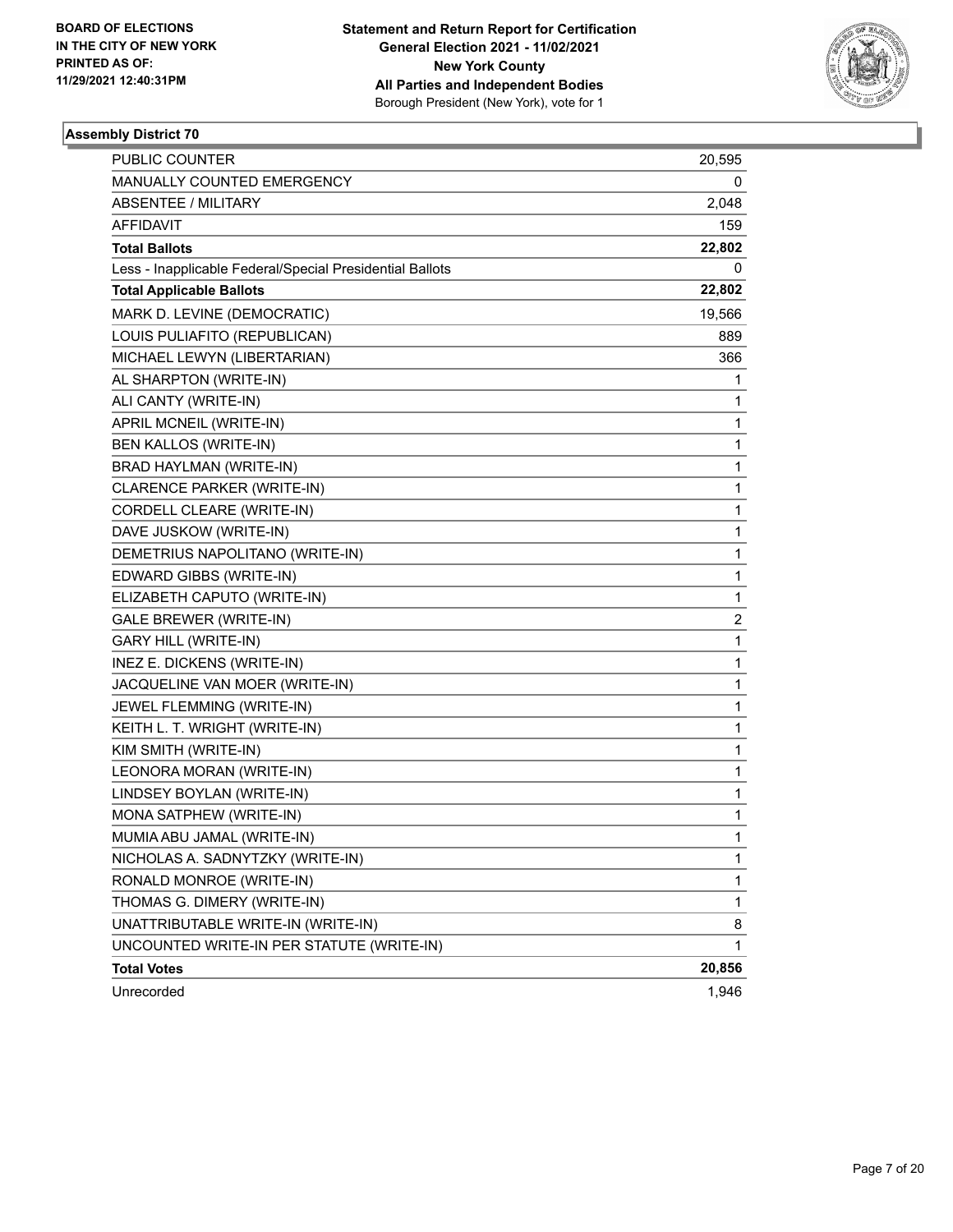

| PUBLIC COUNTER                                           | 19,563       |
|----------------------------------------------------------|--------------|
| MANUALLY COUNTED EMERGENCY                               | 0            |
| <b>ABSENTEE / MILITARY</b>                               | 1,556        |
| AFFIDAVIT                                                | 118          |
| <b>Total Ballots</b>                                     | 21,237       |
| Less - Inapplicable Federal/Special Presidential Ballots | 0            |
| <b>Total Applicable Ballots</b>                          | 21,237       |
| MARK D. LEVINE (DEMOCRATIC)                              | 18,130       |
| LOUIS PULIAFITO (REPUBLICAN)                             | 1,292        |
| MICHAEL LEWYN (LIBERTARIAN)                              | 328          |
| ALEXANDER LUBENSKY (WRITE-IN)                            | 1            |
| ANA KASPAJIAN (WRITE-IN)                                 | 1            |
| AVA FARKAS (WRITE-IN)                                    | 1            |
| BEN KALLOS (WRITE-IN)                                    | 1            |
| BERNIE SANDERS (WRITE-IN)                                | 1            |
| BILL DE BLASIO (WRITE-IN)                                | 1            |
| BRAD HOLYMAN (WRITE-IN)                                  | 1            |
| BRAD HOYLMAN (WRITE-IN)                                  | 3            |
| ELIZABETH CAPUTO (WRITE-IN)                              | 1            |
| FELIX BIEDERMAN (WRITE-IN)                               | 1            |
| <b>GALE BREWER (WRITE-IN)</b>                            | 1            |
| HAL FINNEY (WRITE-IN)                                    | $\mathbf{1}$ |
| <b>JAMISON WYNN (WRITE-IN)</b>                           | 1            |
| JOHN BURNETT (WRITE-IN)                                  | 1            |
| KEVIN NOONAN (WRITE-IN)                                  | $\mathbf{1}$ |
| KRYSTAL WOODLEY (WRITE-IN)                               | 1            |
| LIAM GARCIA (WRITE-IN)                                   | 1            |
| LINDSEY BOYLAN (WRITE-IN)                                | 3            |
| LUIS TEJADA (WRITE-IN)                                   | 2            |
| MANUEL ACEVEDO (WRITE-IN)                                | 1            |
| MARIA A. LUNA (WRITE-IN)                                 | $\mathbf{1}$ |
| MARIA CUOMO (WRITE-IN)                                   | $\mathbf{1}$ |
| MARKO GALVAN (WRITE-IN)                                  | 1            |
| MICHAELA S. PHIPPS (WRITE-IN)                            | 1            |
| RAFAEL ESPAILLAT (WRITE-IN)                              | 1            |
| ROBERT CORNEGY (WRITE-IN)                                | 1            |
| ROBERT JACKSON (WRITE-IN)                                | 2            |
| RON DIORIO (WRITE-IN)                                    | 1            |
| TEDDY THOMAS (WRITE-IN)                                  | 1            |
| TRAVIE HARRIS (WRITE-IN)                                 | 1            |
| UNATTRIBUTABLE WRITE-IN (WRITE-IN)                       | 8            |
| <b>Total Votes</b>                                       | 19,794       |
| Unrecorded                                               | 1,443        |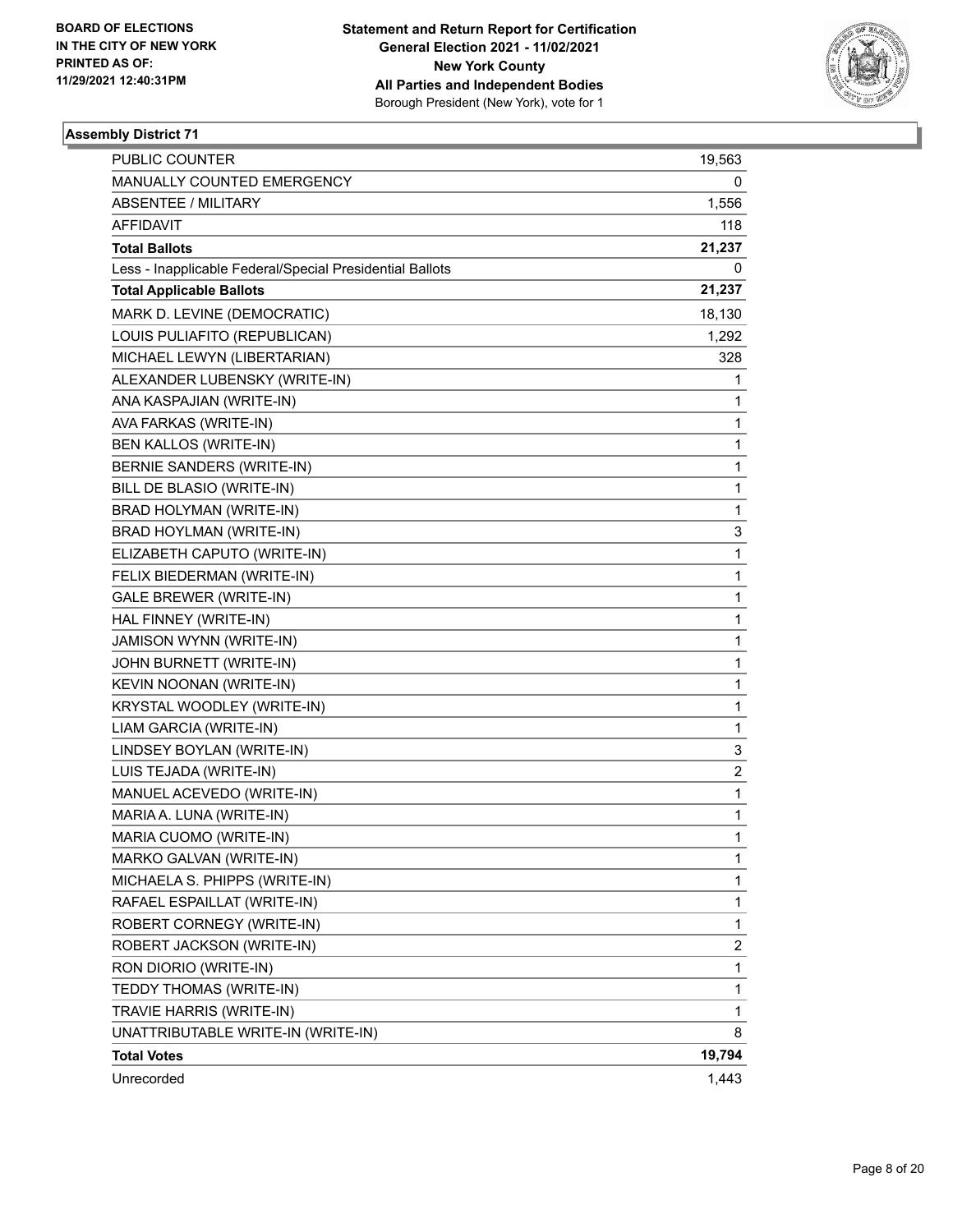

| PUBLIC COUNTER                                           | 14,315 |
|----------------------------------------------------------|--------|
| MANUALLY COUNTED EMERGENCY                               | 0      |
| <b>ABSENTEE / MILITARY</b>                               | 864    |
| AFFIDAVIT                                                | 92     |
| <b>Total Ballots</b>                                     | 15,271 |
| Less - Inapplicable Federal/Special Presidential Ballots | 0      |
| <b>Total Applicable Ballots</b>                          | 15,271 |
| MARK D. LEVINE (DEMOCRATIC)                              | 11,684 |
| LOUIS PULIAFITO (REPUBLICAN)                             | 1,545  |
| MICHAEL LEWYN (LIBERTARIAN)                              | 277    |
| ADAM HAMILTON (WRITE-IN)                                 | 1      |
| ALI PEREZ (WRITE-IN)                                     | 2      |
| ALONSO DE ENTRERRIOS (WRITE-IN)                          | 1      |
| ANTHONY JAMES (WRITE-IN)                                 | 1      |
| ANTONIO E. LOPEZ (WRITE-IN)                              | 1      |
| AVA FARKAS (WRITE-IN)                                    | 1      |
| BENJAMIN GRIZZLE (WRITE-IN)                              | 1      |
| BRAD HOLYMAN (WRITE-IN)                                  | 1      |
| BRAD HOYLMAN (WRITE-IN)                                  | 3      |
| CURTIS YOUNG (WRITE-IN)                                  | 1      |
| DAN WHITE (WRITE-IN)                                     | 1      |
| DANIEL LIPSMAN (WRITE-IN)                                | 1      |
| EVAN GEOFFREY (WRITE-IN)                                 | 1      |
| EVAN WILLIAMS (WRITE-IN)                                 | 1      |
| GALE BREWER (WRITE-IN)                                   | 1      |
| JAMES KUSHNER (WRITE-IN)                                 | 1      |
| JARIEL ESTRELLA (WRITE-IN)                               | 1      |
| JOSE TENA (WRITE-IN)                                     | 1      |
| LINDSEY BOYLAN (WRITE-IN)                                | 3      |
| NGUYEN PHUONG THAO (WRITE-IN)                            | 1      |
| PAT BUCHANAD (WRITE-IN)                                  | 1      |
| POUG HENDERSNORF (WRITE-IN)                              | 1      |
| SCOTT STRINGER (WRITE-IN)                                | 1      |
| STAN MORSE (WRITE-IN)                                    | 1      |
| UNATTRIBUTABLE WRITE-IN (WRITE-IN)                       | 7      |
| VICTORIA FRYE (WRITE-IN)                                 | 1      |
| WALTER HARRIS (WRITE-IN)                                 | 1      |
| <b>Total Votes</b>                                       | 13,544 |
| Unrecorded                                               | 1,727  |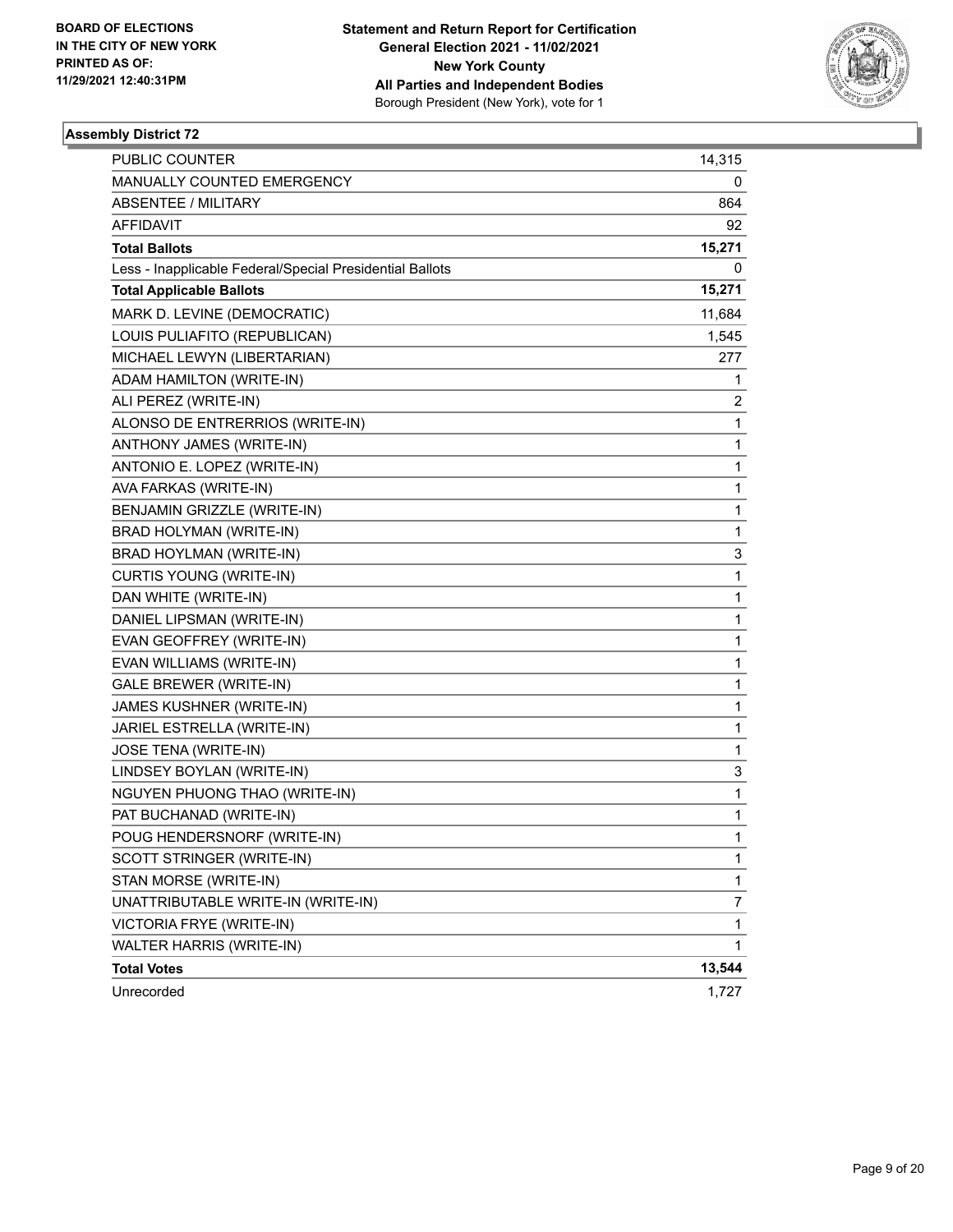

| <b>PUBLIC COUNTER</b>                                    | 22,010         |
|----------------------------------------------------------|----------------|
| <b>MANUALLY COUNTED EMERGENCY</b>                        | 0              |
| <b>ABSENTEE / MILITARY</b>                               | 4,408          |
| <b>AFFIDAVIT</b>                                         | 207            |
| <b>Total Ballots</b>                                     | 26,625         |
| Less - Inapplicable Federal/Special Presidential Ballots | 0              |
| <b>Total Applicable Ballots</b>                          | 26,625         |
| MARK D. LEVINE (DEMOCRATIC)                              | 19,346         |
| LOUIS PULIAFITO (REPUBLICAN)                             | 5,801          |
| MICHAEL LEWYN (LIBERTARIAN)                              | 479            |
| ANDREW GOLDSTEIN (WRITE-IN)                              | 1              |
| ANNA HAYES LEVIN (WRITE-IN)                              | 1              |
| <b>BEN KALLOS (WRITE-IN)</b>                             | 1              |
| BETTY WHITE (WRITE-IN)                                   | 2              |
| ELLEN LEE (WRITE-IN)                                     | 1              |
| FELIX BIEDERMAN (WRITE-IN)                               | 1              |
| HOWARD BACABAN (WRITE-IN)                                | $\overline{2}$ |
| JASON WOOD (WRITE-IN)                                    | 1              |
| JOHN O. JACOBS (WRITE-IN)                                | 1              |
| JONATHAN KIMMEL (WRITE-IN)                               | 1              |
| JUSTIN MODEL (WRITE-IN)                                  | 1              |
| LINDSEY BOYLAN (WRITE-IN)                                | 1              |
| MICHAEL BLOOMBERG (WRITE-IN)                             | 1              |
| RICHARD SAWICKI (WRITE-IN)                               | 1              |
| SHARON R. KHAN (WRITE-IN)                                | 1              |
| SUE LEONARD (WRITE-IN)                                   | 1              |
| UNATTRIBUTABLE WRITE-IN (WRITE-IN)                       | 6              |
| <b>Total Votes</b>                                       | 25,650         |
| Unrecorded                                               | 975            |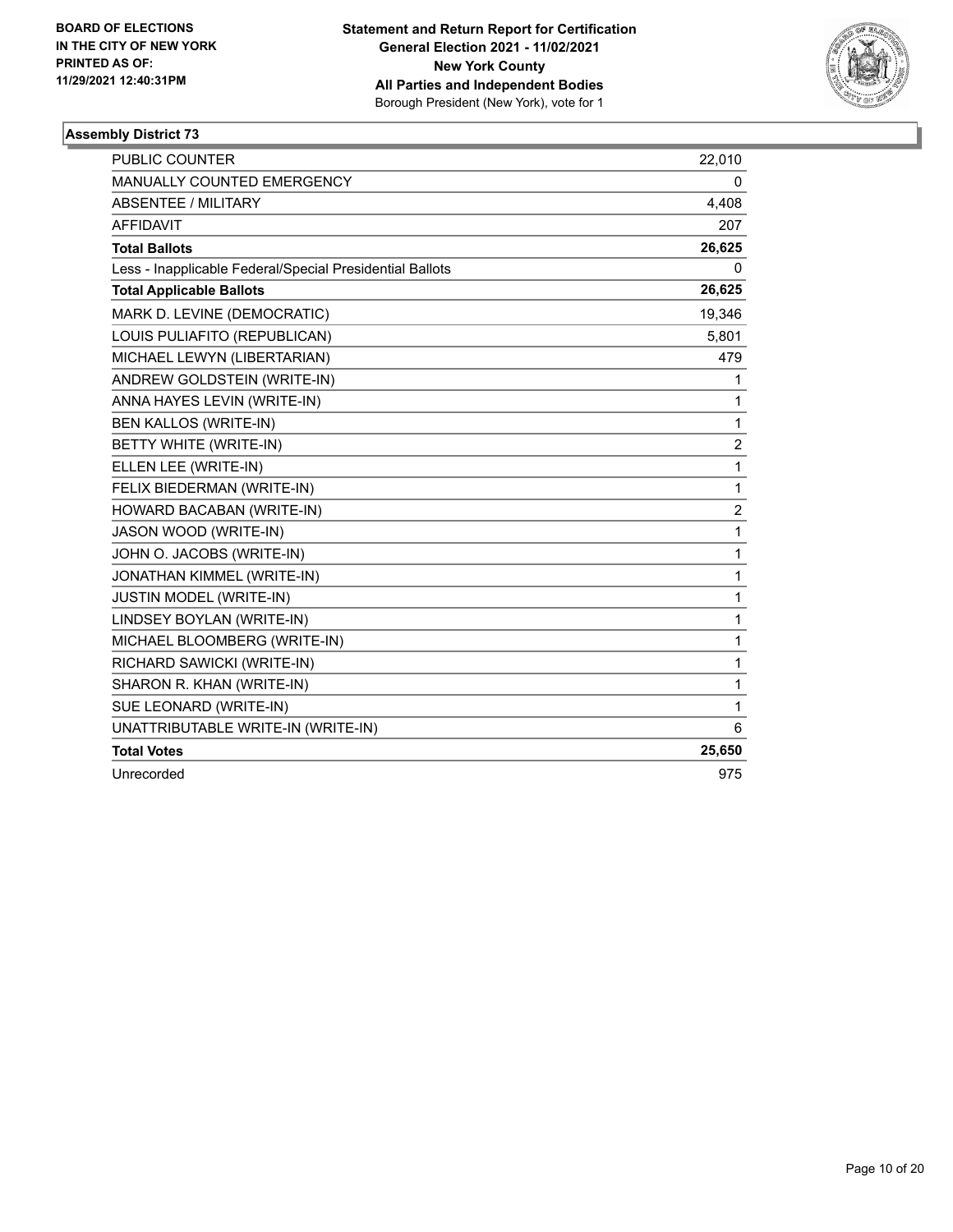

| <b>PUBLIC COUNTER</b>                                    | 19,960 |
|----------------------------------------------------------|--------|
| MANUALLY COUNTED EMERGENCY                               | 9      |
| <b>ABSENTEE / MILITARY</b>                               | 2,084  |
| AFFIDAVIT                                                | 183    |
| <b>Total Ballots</b>                                     | 22,236 |
| Less - Inapplicable Federal/Special Presidential Ballots | 0      |
| <b>Total Applicable Ballots</b>                          | 22,236 |
| MARK D. LEVINE (DEMOCRATIC)                              | 17,437 |
| LOUIS PULIAFITO (REPUBLICAN)                             | 3,123  |
| MICHAEL LEWYN (LIBERTARIAN)                              | 457    |
| <b>BARRY ELIAS (WRITE-IN)</b>                            | 1      |
| BRAD HOLYMAN (WRITE-IN)                                  | 1      |
| BRAD HOYLMAN (WRITE-IN)                                  | 3      |
| CARLA BERKLEY (WRITE-IN)                                 | 1      |
| CAROLYN CONABOY (WRITE-IN)                               | 1      |
| CHRIS JERICHO (WRITE-IN)                                 | 1      |
| DIANE HERNANDEZ (WRITE-IN)                               | 1      |
| DYLAN RUHL (WRITE-IN)                                    | 1      |
| FRANK MOE (WRITE-IN)                                     | 1      |
| <b>GALE BREWER (WRITE-IN)</b>                            | 1      |
| <b>GREER WALDROP (WRITE-IN)</b>                          | 1      |
| GREG SHIELD SR. (WRITE-IN)                               | 1      |
| JOHN WALSH (WRITE-IN)                                    | 1      |
| JOSE CRUZ (WRITE-IN)                                     | 1      |
| JOSH THOMPSON (WRITE-IN)                                 | 1      |
| KAREN WALD (WRITE-IN)                                    | 1      |
| KEVIN HEALD (WRITE-IN)                                   | 1      |
| LAURA MORRISON (WRITE-IN)                                | 1      |
| LEON ROSE (WRITE-IN)                                     | 1      |
| LINDSEY BOYLAN (WRITE-IN)                                | 3      |
| LYNN ELLSWORTH (WRITE-IN)                                | 1      |
| MARTY MARKOWITZ (WRITE-IN)                               | 1      |
| MARY M. MARTUSCELLO (WRITE-IN)                           | 1      |
| MICHAEL MIALDEY (WRITE-IN)                               | 1      |
| MITCHELL KELLY (WRITE-IN)                                | 1      |
| PAUL DERIENZO (WRITE-IN)                                 | 1      |
| RYAN BRESLIN (WRITE-IN)                                  | 1      |
| SARA HOBMAN (WRITE-IN)                                   | 1      |
| SARAH LIANG KRESS (WRITE-IN)                             | 1      |
| SCOTT STRINGER (WRITE-IN)                                | 1      |
| STAN MORSE (WRITE-IN)                                    | 1      |
| STEVEN KAPLAN (WRITE-IN)                                 | 1      |
| TEDDY BALDERAS (WRITE-IN)                                | 1      |
| TEQUILA SIMPSON (WRITE-IN)                               | 1      |
| UNATTRIBUTABLE WRITE-IN (WRITE-IN)                       | 9      |
| UNCOUNTED WRITE-IN PER STATUTE (WRITE-IN)                | 1      |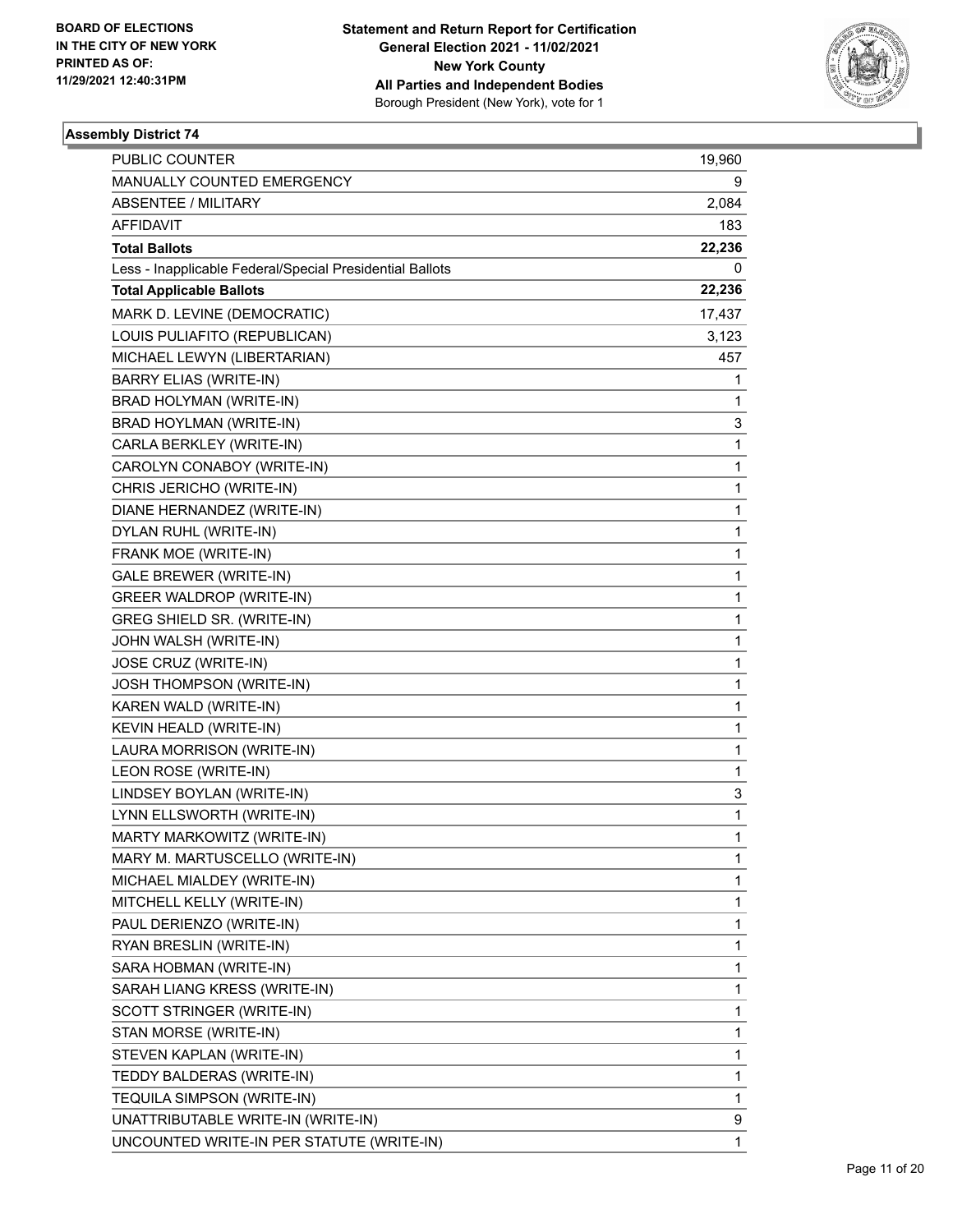

| YAHUDIAN BANT GAD (WRITE-IN) |        |
|------------------------------|--------|
| <b>Total Votes</b>           | 21.066 |
| Unrecorded                   |        |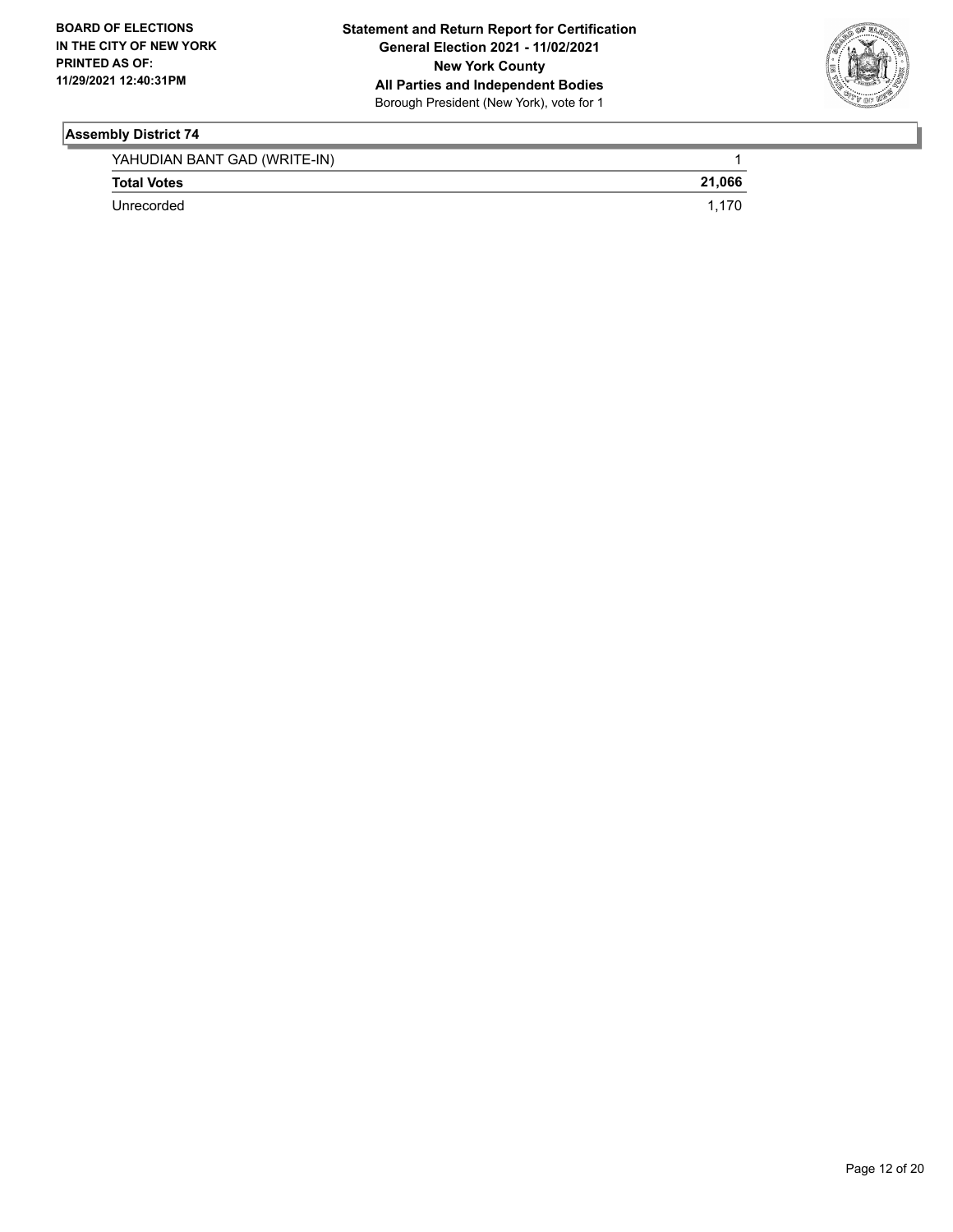

| PUBLIC COUNTER                                           | 21,127       |
|----------------------------------------------------------|--------------|
| MANUALLY COUNTED EMERGENCY                               | 0            |
| <b>ABSENTEE / MILITARY</b>                               | 2,818        |
| AFFIDAVIT                                                | 192          |
| <b>Total Ballots</b>                                     | 24,137       |
| Less - Inapplicable Federal/Special Presidential Ballots | 0            |
| <b>Total Applicable Ballots</b>                          | 24,137       |
| MARK D. LEVINE (DEMOCRATIC)                              | 19,583       |
| LOUIS PULIAFITO (REPUBLICAN)                             | 3,079        |
| MICHAEL LEWYN (LIBERTARIAN)                              | 442          |
| ADAM FRIEDMAN (WRITE-IN)                                 | 1            |
| AL SHARPTON (WRITE-IN)                                   | 1            |
| ALEXANDRA POMERANTZ (WRITE-IN)                           | 1            |
| BEN KALLOS (WRITE-IN)                                    | 1            |
| BEVERLY H. KOLBER (WRITE-IN)                             | 1            |
| BIBIANA THOMAS (WRITE-IN)                                | $\mathbf{1}$ |
| BRAD HOLDERMAN (WRITE-IN)                                | 1            |
| BRAD HOYLMAN (WRITE-IN)                                  | 5            |
| CATHRINE ROJOS (WRITE-IN)                                | $\mathbf{1}$ |
| CHRIS MARTE (WRITE-IN)                                   | 1            |
| CURTIS A. SLIWA (WRITE-IN)                               | 1            |
| DANIEL GARODNICK (WRITE-IN)                              | 1            |
| ELIZABETH CAPUTO (WRITE-IN)                              | 4            |
| ELLEN YASI (WRITE-IN)                                    | 1            |
| ERIC ADAMS (WRITE-IN)                                    | $\mathbf{1}$ |
| JACQUELINE E. DAVIS (WRITE-IN)                           | 1            |
| JOE SCHAEFER (WRITE-IN)                                  | 1            |
| JOSEPH NADDAO (WRITE-IN)                                 | 1            |
| LINDSEY BOYLAN (WRITE-IN)                                | 2            |
| LINDSEY LOHAN (WRITE-IN)                                 | 1            |
| LOUIE LEONARDO (WRITE-IN)                                | $\mathbf{1}$ |
| LUCY MARTINEZ (WRITE-IN)                                 | $\mathbf{1}$ |
| MATTHEW BERGMAN (WRITE-IN)                               | 1            |
| MAUD MARON (WRITE-IN)                                    | 1            |
| MICHAEL PEINOVICH (WRITE-IN)                             | 1            |
| OREN SHULMAN (WRITE-IN)                                  | 1            |
| RUTH MESSINGER (WRITE-IN)                                | 1            |
| SARA LOBMAN (WRITE-IN)                                   | 1            |
| ULRIC MCCALLUM (WRITE-IN)                                | 1            |
| UNATTRIBUTABLE WRITE-IN (WRITE-IN)                       | 8            |
| VIRGINIA FIELDS (WRITE-IN)                               | 1            |
| <b>Total Votes</b>                                       | 23,150       |
| Unrecorded                                               | 987          |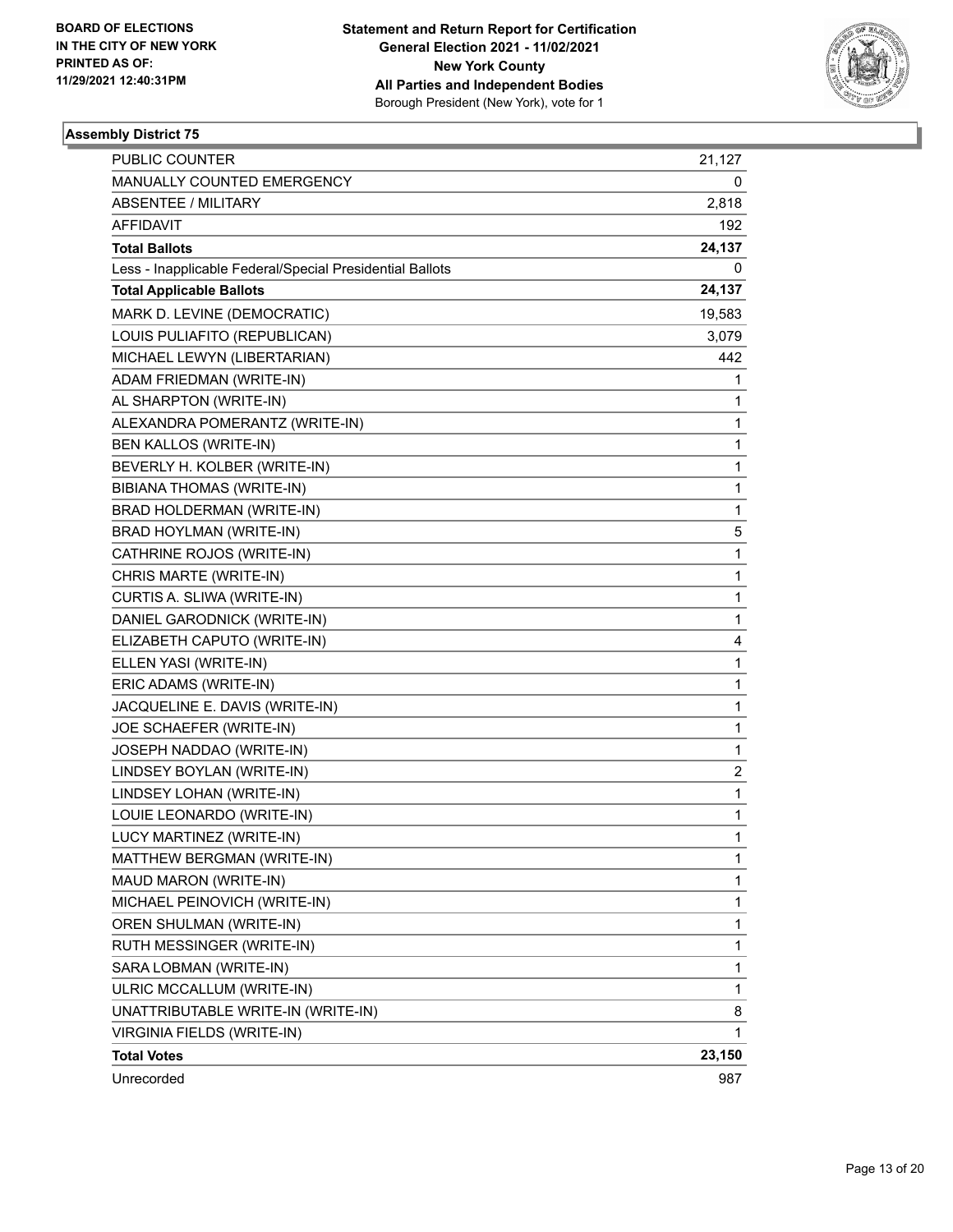

| PUBLIC COUNTER                                           | 23,319                  |
|----------------------------------------------------------|-------------------------|
| MANUALLY COUNTED EMERGENCY                               | 0                       |
| <b>ABSENTEE / MILITARY</b>                               | 3,618                   |
| AFFIDAVIT                                                | 257                     |
| <b>Total Ballots</b>                                     | 27,194                  |
| Less - Inapplicable Federal/Special Presidential Ballots | 0                       |
| <b>Total Applicable Ballots</b>                          | 27,194                  |
| MARK D. LEVINE (DEMOCRATIC)                              | 20,536                  |
| LOUIS PULIAFITO (REPUBLICAN)                             | 5,254                   |
| MICHAEL LEWYN (LIBERTARIAN)                              | 440                     |
| ABIGAIL ABRAHN (WRITE-IN)                                | 1                       |
| ANDREW DONG (WRITE-IN)                                   | 1                       |
| BEN KALLOS (WRITE-IN)                                    | 3                       |
| DAISY PINKSTON (WRITE-IN)                                | $\mathbf{1}$            |
| DIANNE PRICE (WRITE-IN)                                  | $\mathbf{1}$            |
| DONALD TRUMP (WRITE-IN)                                  | $\overline{\mathbf{c}}$ |
| <b>GAIL BREWER (WRITE-IN)</b>                            | $\mathbf{1}$            |
| GAVIN WAX (WRITE-IN)                                     | 2                       |
| <b>GEORGE RUDOUGE (WRITE-IN)</b>                         | $\mathbf{1}$            |
| <b>GREG LEHMAN (WRITE-IN)</b>                            | $\mathbf{1}$            |
| HOWARD KRULEWITZ (WRITE-IN)                              | 1                       |
| HOWARD ROTBLATT (WRITE-IN)                               | $\mathbf 1$             |
| JACOB KOCHIN (WRITE-IN)                                  | $\mathbf{1}$            |
| JASPER L. CRABB (WRITE-IN)                               | 1                       |
| JAYSON TRAXLER (WRITE-IN)                                | $\mathbf 1$             |
| JOHN KATZMAN (WRITE-IN)                                  | $\mathbf{1}$            |
| JUNO MARTIN-HUBBELING (WRITE-IN)                         | 1                       |
| LINDSEY BOYLAN (WRITE-IN)                                | $\overline{\mathbf{c}}$ |
| MICHAEL BLOOMBERG (WRITE-IN)                             | $\mathbf{1}$            |
| PEDRO JUAN ORTIZ (WRITE-IN)                              | 2                       |
| PREET BHARARA (WRITE-IN)                                 | $\mathbf{1}$            |
| RYLAND COSTELLO (WRITE-IN)                               | $\mathbf{1}$            |
| SAMUEL HUDIS (WRITE-IN)                                  | 1                       |
| TALION YOUNG (WRITE-IN)                                  | 1                       |
| UNATTRIBUTABLE WRITE-IN (WRITE-IN)                       | 4                       |
| UNCOUNTED WRITE-IN PER STATUTE (WRITE-IN)                | 1                       |
| <b>VERNON SUPREME (WRITE-IN)</b>                         | $\mathbf{1}$            |
| <b>Total Votes</b>                                       | 26,266                  |
| Unrecorded                                               | 928                     |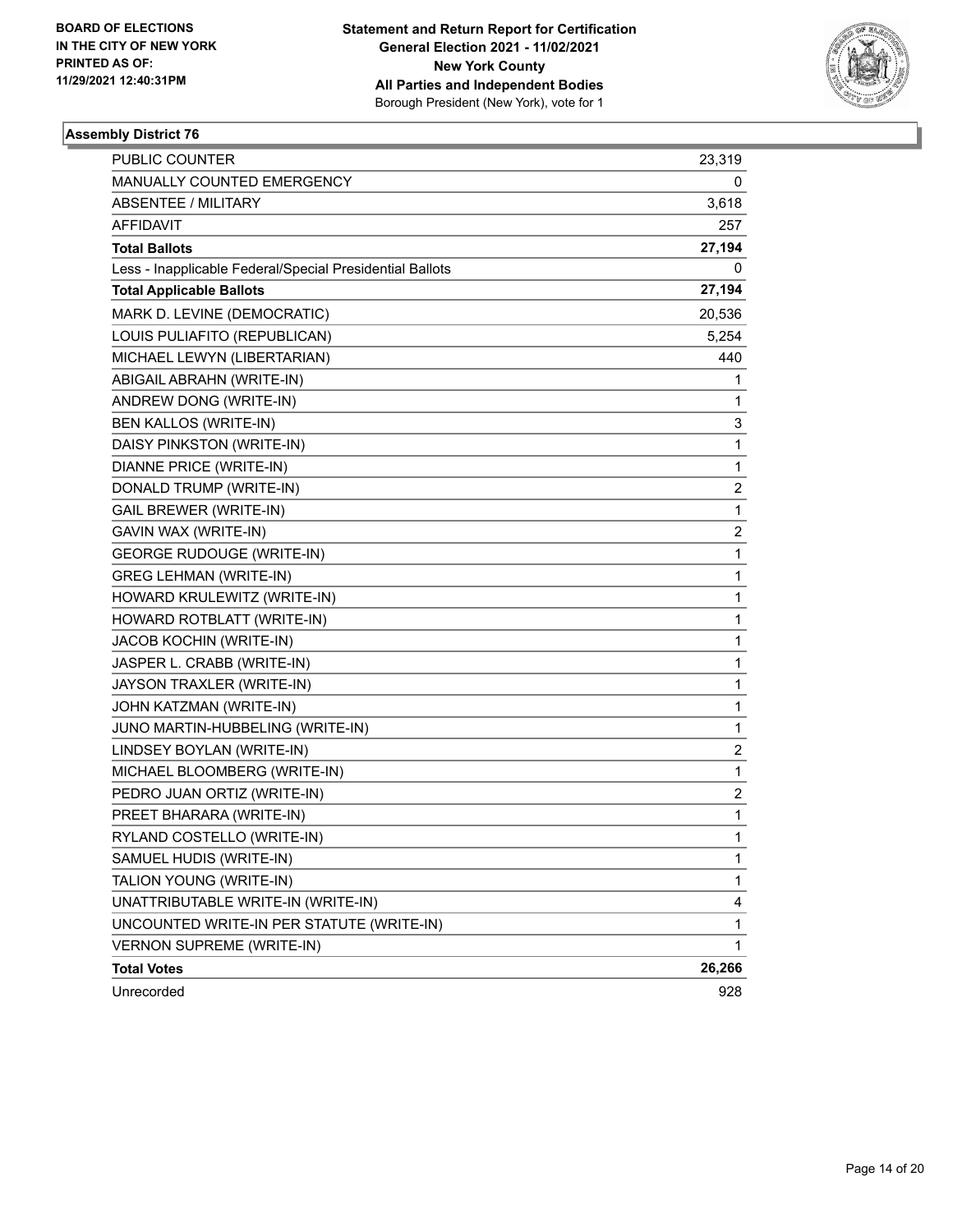

| <b>PUBLIC COUNTER</b>                                    | 246,037        |
|----------------------------------------------------------|----------------|
| MANUALLY COUNTED EMERGENCY                               | 12.            |
| <b>ABSENTEE / MILITARY</b>                               | 31,068         |
| AFFIDAVIT                                                | 2,100          |
| <b>Total Ballots</b>                                     | 279,217        |
| Less - Inapplicable Federal/Special Presidential Ballots | 0              |
| <b>Total Applicable Ballots</b>                          | 279,217        |
| MARK D. LEVINE (DEMOCRATIC)                              | 223,248        |
| LOUIS PULIAFITO (REPUBLICAN)                             | 34,163         |
| MICHAEL LEWYN (LIBERTARIAN)                              | 4,874          |
| ABIGAIL ABRAHN (WRITE-IN)                                | 1              |
| ABIGAIL GNALL (WRITE-IN)                                 | 1              |
| ADAM FRIEDMAN (WRITE-IN)                                 | 1              |
| ADAM HAMILTON (WRITE-IN)                                 | 1              |
| ADAM HERBST (WRITE-IN)                                   | 1              |
| ADELAIDE CHOW (WRITE-IN)                                 | 1              |
| AL SHARPTON (WRITE-IN)                                   | $\overline{c}$ |
| ALEX PELLITTERI (WRITE-IN)                               | 1              |
| ALEXANDER LUBENSKY (WRITE-IN)                            | 1              |
| ALEXANDRA POMERANTZ (WRITE-IN)                           | 1              |
| ALI CANTY (WRITE-IN)                                     | $\mathbf 1$    |
| ALI PEREZ (WRITE-IN)                                     | 2              |
| ALLYSON DIETRICH (WRITE-IN)                              | 1              |
| ALONSO DE ENTRERRIOS (WRITE-IN)                          | 1              |
| ALTON H. MADDOX JR. (WRITE-IN)                           | 1              |
| ANA KASPAJIAN (WRITE-IN)                                 | 1              |
| ANDREA LONG CHU (WRITE-IN)                               | 1              |
| ANDREW CUOMO (WRITE-IN)                                  | 2              |
| ANDREW DONG (WRITE-IN)                                   | 1              |
| ANDREW GOLDSTEIN (WRITE-IN)                              | 1              |
| ANDREW YANG (WRITE-IN)                                   | 1              |
| ANNA HAYES LEVIN (WRITE-IN)                              | 1              |
| ANTHONY JAMES (WRITE-IN)                                 | 1              |
| ANTONIO E. LOPEZ (WRITE-IN)                              | 1              |
| APRIL MCNEIL (WRITE-IN)                                  | 1              |
| APRIL PETERSON (WRITE-IN)                                | 1              |
| ASHLEY DAVIS (WRITE-IN)                                  | 1              |
| AVA FARKAS (WRITE-IN)                                    | 2              |
| BARRY ELIAS (WRITE-IN)                                   | 1              |
| BEN DOVER (WRITE-IN)                                     | 1              |
| BEN KALLOS (WRITE-IN)                                    | 13             |
| BENJAMIN GRIZZLE (WRITE-IN)                              | 1              |
| BERNAETTE EVANCRIST (WRITE-IN)                           | 1              |
| BERNIE SANDERS (WRITE-IN)                                | $\overline{c}$ |
| BETTY WHITE (WRITE-IN)                                   | $\overline{c}$ |
| BEVERLY H. KOLBER (WRITE-IN)                             | 1              |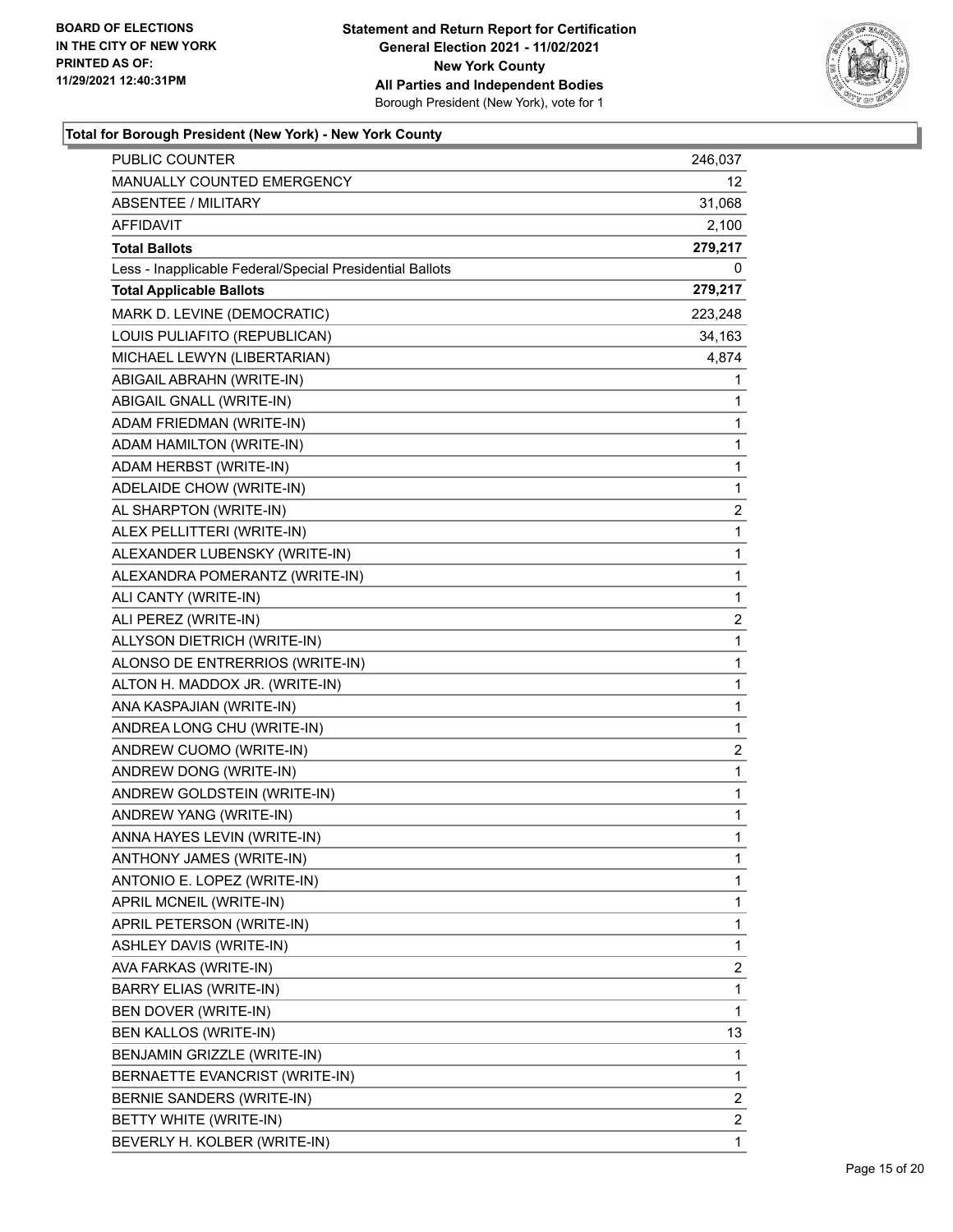

| BIBIANA THOMAS (WRITE-IN)       | $\mathbf{1}$   |
|---------------------------------|----------------|
| BILL DE BLASIO (WRITE-IN)       | $\overline{2}$ |
| BILL MURAWSKI (WRITE-IN)        | 1              |
| BRAD HAYLMAN (WRITE-IN)         | $\mathbf{1}$   |
| BRAD HOLDERMAN (WRITE-IN)       | 1              |
| BRAD HOLYMAN (WRITE-IN)         | 3              |
| BRAD HOYLMAN (WRITE-IN)         | 30             |
| CARLA BERKLEY (WRITE-IN)        | 1              |
| CAROL BELLANY (WRITE-IN)        | 1              |
| CAROLYN CONABOY (WRITE-IN)      | $\mathbf{1}$   |
| CATHERINE ROJAS (WRITE-IN)      | 1              |
| CATHRINE ROJOS (WRITE-IN)       | 1              |
| CHRIS JERICHO (WRITE-IN)        | $\mathbf{1}$   |
| CHRIS MARTE (WRITE-IN)          | 1              |
| CHRISTINE QUINN (WRITE-IN)      | 1              |
| CLARENCE PARKER (WRITE-IN)      | 1              |
| CORDELL CLEARE (WRITE-IN)       | 1              |
| CURTIS A. SLIWA (WRITE-IN)      | 1              |
| <b>CURTIS YOUNG (WRITE-IN)</b>  | $\mathbf{1}$   |
| DAISY PINKSTON (WRITE-IN)       | 1              |
| DAN WHITE (WRITE-IN)            | 1              |
| DANIEL COHEN (WRITE-IN)         | 1              |
| DANIEL GARODNICK (WRITE-IN)     | 1              |
| DANIEL LIPSMAN (WRITE-IN)       | 1              |
| DAVE JUSKOW (WRITE-IN)          | $\mathbf{1}$   |
| DAVID SEATON (WRITE-IN)         | 1              |
| DELPHINE GLOVER (WRITE-IN)      | $\mathbf{1}$   |
| DEMETRIUS NAPOLITANO (WRITE-IN) | 1              |
| DEREK ANDREW CHIN (WRITE-IN)    | 1              |
| DIANE HERNANDEZ (WRITE-IN)      | $\mathbf{1}$   |
| <b>DIANNE PRICE (WRITE-IN)</b>  | $\mathbf{1}$   |
| DONALD TRUMP (WRITE-IN)         | 3              |
| DR. CORNEL WEST (WRITE-IN)      | 1              |
| DYLAN RUHL (WRITE-IN)           | 1              |
| ED KOCH (WRITE-IN)              | 1              |
| EDWARD DONNOR (WRITE-IN)        | 1              |
| EDWARD GIBBS (WRITE-IN)         | 1              |
| ELIZABETH CAPUTO (WRITE-IN)     | 11             |
| ELLEN LEE (WRITE-IN)            | 1              |
| ELLEN YASI (WRITE-IN)           | 1              |
| ELLIOT J. STAMLER (WRITE-IN)    | 1              |
| ERIC ADAMS (WRITE-IN)           | 1              |
| EVAN GEOFFREY (WRITE-IN)        | 1              |
| EVAN KASSIMIR (WRITE-IN)        | 1              |
| EVAN WILLIAMS (WRITE-IN)        | 1              |
| FELIX BIEDERMAN (WRITE-IN)      | 2              |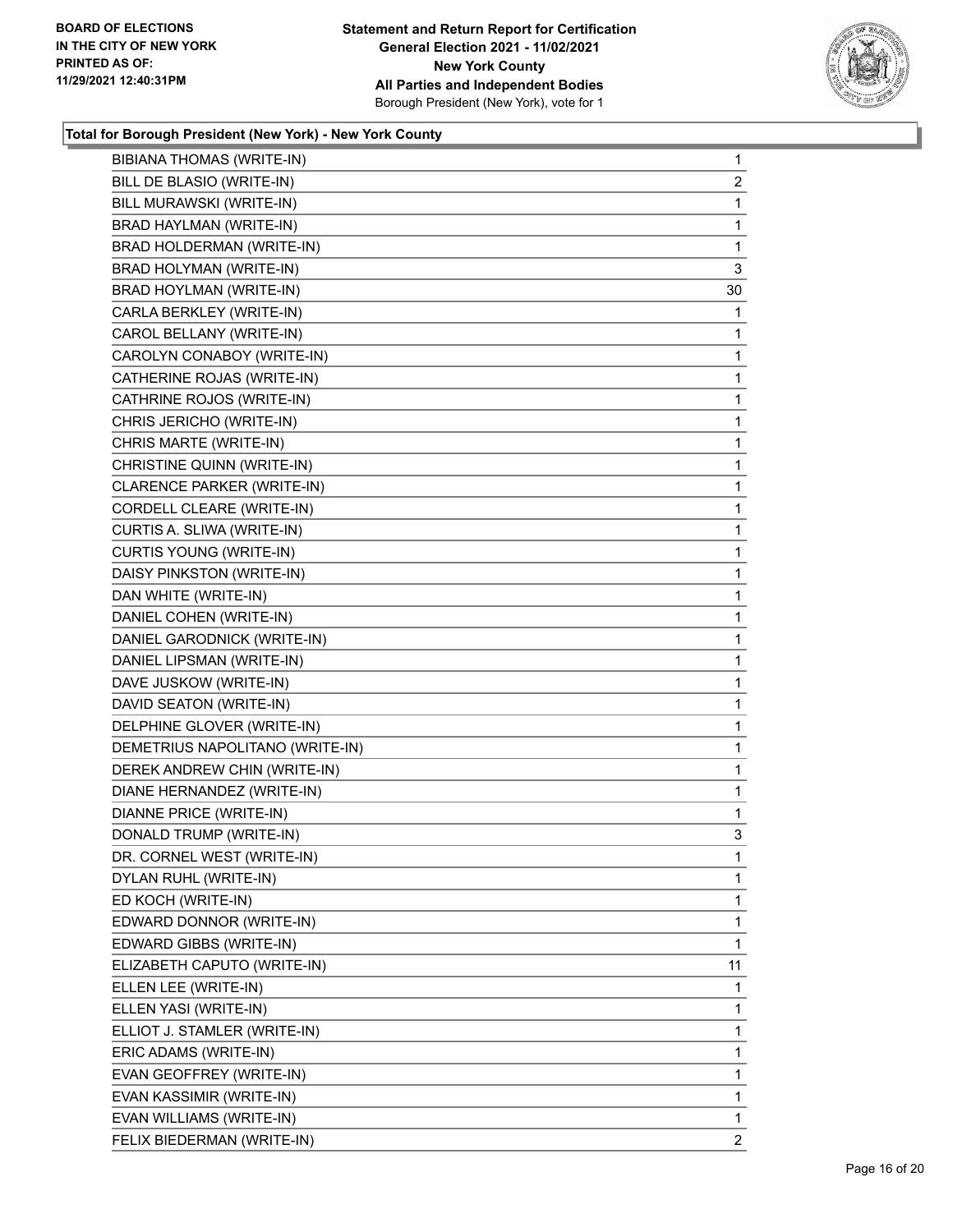

| FIDEL CASTRO (WRITE-IN)          | $\mathbf{1}$   |
|----------------------------------|----------------|
| FRAN LEIBOWITZ (WRITE-IN)        | 1              |
| FRANK MOE (WRITE-IN)             | 1              |
| <b>GAIL BREWER (WRITE-IN)</b>    | 4              |
| GALE BREWER (WRITE-IN)           | 10             |
| <b>GARY HILL (WRITE-IN)</b>      | 1              |
| <b>GARY KANE (WRITE-IN)</b>      | 1              |
| GAVIN WAX (WRITE-IN)             | 3              |
| <b>GEORGE RUDOUGE (WRITE-IN)</b> | 1              |
| <b>GEORGE SHULMAN (WRITE-IN)</b> | 1              |
| <b>GREER WALDROP (WRITE-IN)</b>  | 1              |
| <b>GREG GUTFELD (WRITE-IN)</b>   | 1              |
| <b>GREG HERERRA (WRITE-IN)</b>   | $\mathbf{1}$   |
| <b>GREG LEHMAN (WRITE-IN)</b>    | 1              |
| GREG SHIELD SR. (WRITE-IN)       | 1              |
| GUILLERMO PEREZ (WRITE-IN)       | 1              |
| <b>GWEN GOUDIN (WRITE-IN)</b>    | 1              |
| HAL FINNEY (WRITE-IN)            | 1              |
| HELEN ROSENTHAL (WRITE-IN)       | $\mathbf{1}$   |
| HOWARD BACABAN (WRITE-IN)        | $\overline{c}$ |
| HOWARD KRULEWITZ (WRITE-IN)      | 1              |
| HOWARD ROTBLATT (WRITE-IN)       | 1              |
| HUNTER BIDEN (WRITE-IN)          | 1              |
| IAN JOHNSTONE (WRITE-IN)         | 1              |
| INEZ E. DICKENS (WRITE-IN)       | 1              |
| JACOB KOCHIN (WRITE-IN)          | 1              |
| JACQUELINE E. DAVIS (WRITE-IN)   | 1              |
| JACQUELINE VAN MOER (WRITE-IN)   | 1              |
| JAMES KUSHNER (WRITE-IN)         | 1              |
| JAMES LOFTON (WRITE-IN)          | 1              |
| JAMISON WYNN (WRITE-IN)          | $\mathbf{1}$   |
| JANE ZHANG (WRITE-IN)            | 1              |
| JARIEL ESTRELLA (WRITE-IN)       | 1              |
| JASON CRUZ (WRITE-IN)            | 1              |
| JASON WOOD (WRITE-IN)            | 1              |
| JASPER L. CRABB (WRITE-IN)       | 1              |
| JAY HALFON (WRITE-IN)            | 1              |
| JAYSON TRAXLER (WRITE-IN)        | 1              |
| JEANNE RUBSAM KANE (WRITE-IN)    | 1              |
| JEFFERY WHITE (WRITE-IN)         | 1              |
| JEWEL FLEMMING (WRITE-IN)        | 1              |
| JILL FREEMAN (WRITE-IN)          | 1              |
| JOE SCHAEFER (WRITE-IN)          | 1              |
| JOHN BURNETT (WRITE-IN)          | 1              |
| JOHN KATZMAN (WRITE-IN)          | 1              |
| JOHN O. JACOBS (WRITE-IN)        | 1              |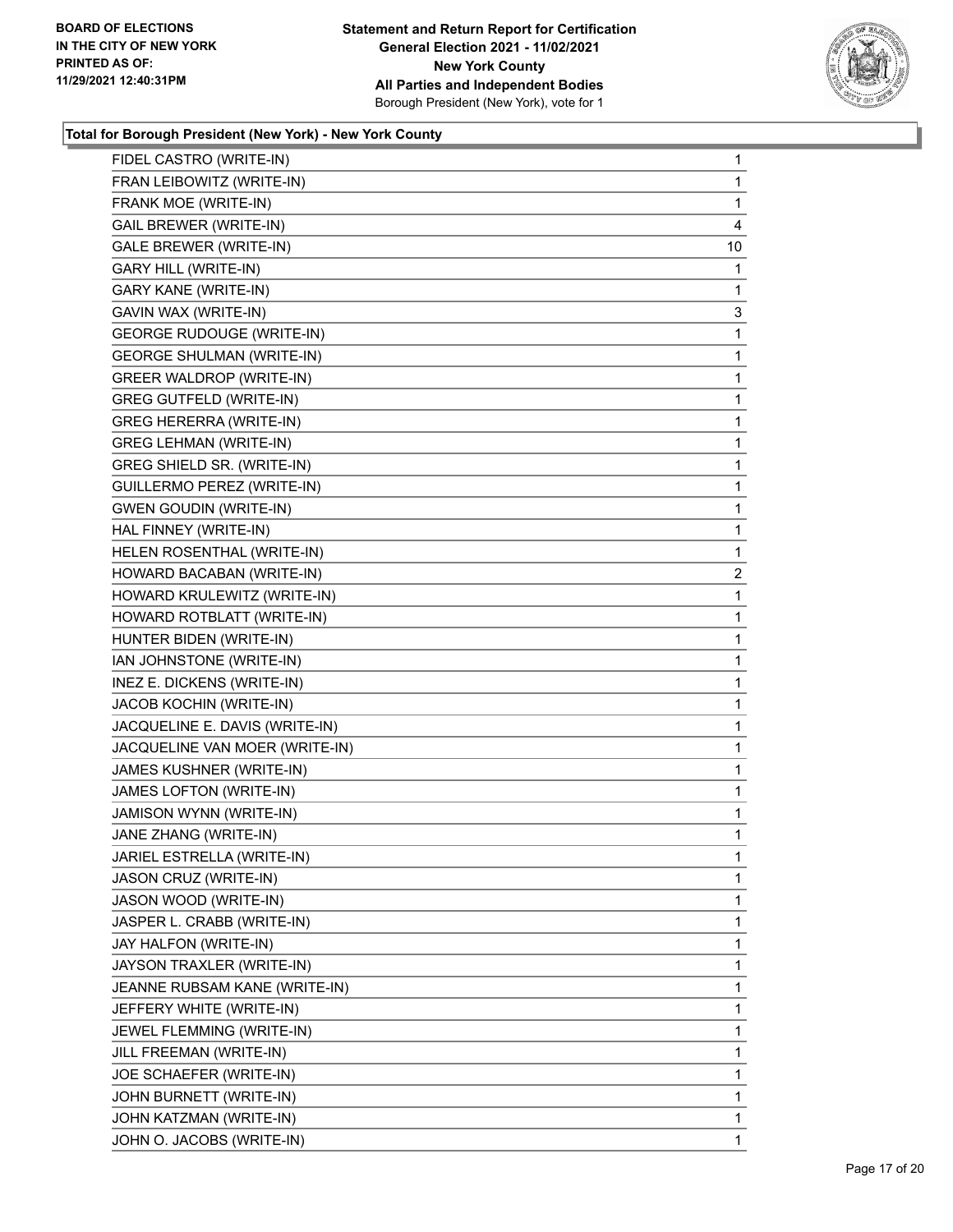

| JONATHAN KIMMEL (WRITE-IN)       | $\mathbf{1}$   |
|----------------------------------|----------------|
|                                  | 1              |
| JOSE CRUZ (WRITE-IN)             | 1              |
| JOSE TENA (WRITE-IN)             | 1              |
| JOSEPH NADDAO (WRITE-IN)         | 1              |
| JOSH THOMPSON (WRITE-IN)         | 1              |
| JOYCE S. JOHNSON (WRITE-IN)      | 1              |
| JUAL VILLALOBOS (WRITE-IN)       | 1              |
| <b>JUDITH BROWN (WRITE-IN)</b>   | 1              |
| JUNO MARTIN-HUBBELING (WRITE-IN) | 1              |
| JUSTIN MODEL (WRITE-IN)          | 1              |
| KADAR A. HARRIS (WRITE-IN)       | 1              |
| KAREN WALD (WRITE-IN)            | 1              |
| KATHRYN GARCIA (WRITE-IN)        | $\overline{2}$ |
| KATIE BUCKLETRU (WRITE-IN)       | 1              |
| KEITH L. T. WRIGHT (WRITE-IN)    | 1              |
| KEVIN HEALD (WRITE-IN)           | 1              |
| KEVIN NOONAN (WRITE-IN)          | 1              |
| KICH PERRY (WRITE-IN)            | 1              |
| KIM SMITH (WRITE-IN)             | 1              |
| KRYSTAL WOODLEY (WRITE-IN)       | 1              |
| LAND BACK (WRITE-IN)             | 1              |
| LAURA MORRISON (WRITE-IN)        | 1              |
| LEON ROSE (WRITE-IN)             | 1              |
| LEONORA MORAN (WRITE-IN)         | 1              |
| LIAM GARCIA (WRITE-IN)           | 1              |
| LILI CHOPRA (WRITE-IN)           | 1              |
| LINDA ALEXANDER (WRITE-IN)       | 1              |
|                                  |                |
| LINDSEY BOYLAN (WRITE-IN)        | 24             |
| LINDSEY LOHAN (WRITE-IN)         | 1              |
| LISA PASSANANTE DERR (WRITE-IN)  | 1              |
| LOUIE LEONARDO (WRITE-IN)        | 1              |
| LUCY MARTINEZ (WRITE-IN)         | 1              |
| LUIS TEJADA (WRITE-IN)           | $\overline{2}$ |
| LYNN ELLSWORTH (WRITE-IN)        | 1              |
| MANUEL ACEVEDO (WRITE-IN)        | 1              |
| MARIA A. LUNA (WRITE-IN)         | 1              |
| MARIA CUOMO (WRITE-IN)           | 1              |
| MARIA ORDONEZ (WRITE-IN)         | 2              |
| MARKO GALVAN (WRITE-IN)          | 1              |
| MARTY MARKOWITZ (WRITE-IN)       | 1              |
| MARY M. MARTUSCELLO (WRITE-IN)   | 1              |
| MATTHEW BERGMAN (WRITE-IN)       | 1              |
| MAUD MARON (WRITE-IN)            | 1              |
| MAYA WILEY (WRITE-IN)            | 1              |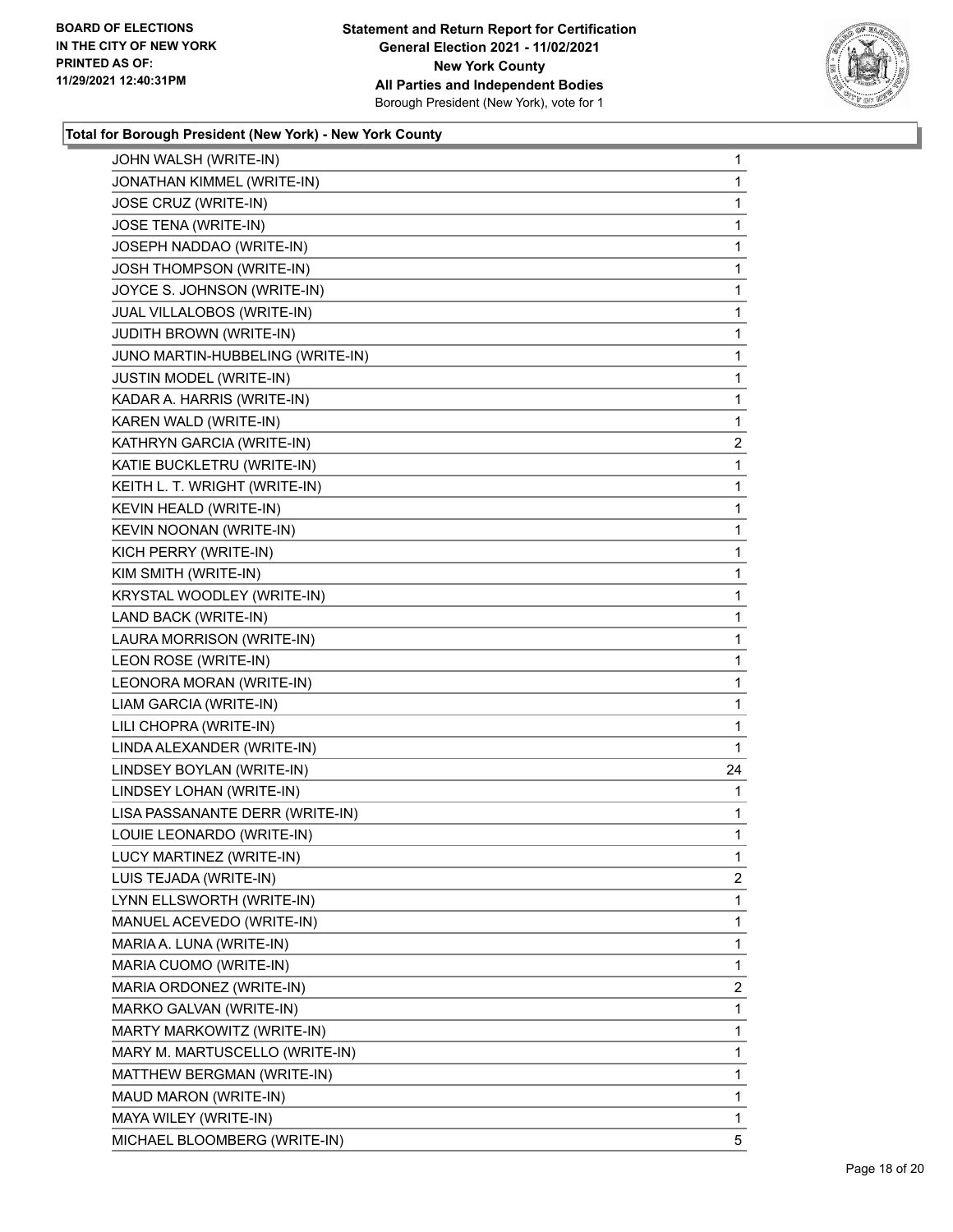

| MICHAEL MIALDEY (WRITE-IN)         | 1              |
|------------------------------------|----------------|
| MICHAEL PEINOVICH (WRITE-IN)       | 1              |
| MICHAELA S. PHIPPS (WRITE-IN)      | 1              |
| MICHELLE POWERS (WRITE-IN)         | 1              |
| MITCHELL KELLY (WRITE-IN)          | 1              |
| MONA REED (WRITE-IN)               | 1              |
| MONA SATPHEW (WRITE-IN)            | 1              |
| MOSHE SASSON (WRITE-IN)            | 1              |
| MUMIA ABU JAMAL (WRITE-IN)         | 1              |
| NGUYEN PHUONG THAO (WRITE-IN)      | 1              |
| NICHOLAS A. SADNYTZKY (WRITE-IN)   | 1              |
| OREN SHULMAN (WRITE-IN)            | 1              |
| OZER TEITELBAWN (WRITE-IN)         | 1              |
| PAMELA TYSON (WRITE-IN)            | 1              |
| PAPERBOY LOVE PRINCE (WRITE-IN)    | 1              |
| PAT BUCHANAD (WRITE-IN)            | 1              |
| PAT KORABEL (WRITE-IN)             | 1              |
| PAUL DERIENZO (WRITE-IN)           | 1              |
| PEDRO JUAN ORTIZ (WRITE-IN)        | $\overline{2}$ |
| PHILLIP MORACE (WRITE-IN)          | 1              |
| POUG HENDERSNORF (WRITE-IN)        | 1              |
| PREET BHARARA (WRITE-IN)           | 1              |
| RAFAEL ESPAILLAT (WRITE-IN)        | 1              |
| RAFAEL L. FERNANDEZ (WRITE-IN)     | 1              |
| RAYMOND M. PENA ALMONTE (WRITE-IN) | 1              |
| RICHARD SAWICKI (WRITE-IN)         | 1              |
| ROBERT CORNEGY (WRITE-IN)          | 1              |
| ROBERT CRUZ (WRITE-IN)             | 1              |
| ROBERT HOLDEN (WRITE-IN)           | 1              |
| ROBERT JACKSON (WRITE-IN)          | $\overline{2}$ |
| RON DIORIO (WRITE-IN)              | 1              |
| RONALD A. CURRIE (WRITE-IN)        | 1              |
| RONALD MONROE (WRITE-IN)           | 1              |
| RUDY MARAJH (WRITE-IN)             | 1              |
| RUTH MESSINGER (WRITE-IN)          | 1              |
| RYAN BRESLIN (WRITE-IN)            | 1              |
| RYLAND COSTELLO (WRITE-IN)         | 1              |
| SAMUEL HUDIS (WRITE-IN)            | 1              |
| SARA HOBMAN (WRITE-IN)             | 1              |
| SARA LOBMAN (WRITE-IN)             | 1              |
| SARA LOPSMAN (WRITE-IN)            | 2              |
| SARAH LIANG KRESS (WRITE-IN)       | 1              |
| SCOTT STRINGER (WRITE-IN)          | 3              |
| SHARON R. KHAN (WRITE-IN)          | 1              |
| SHIMON SCHWAB (WRITE-IN)           | 1              |
| SLAYTON UNDERWOOD (WRITE-IN)       | 1              |
|                                    |                |